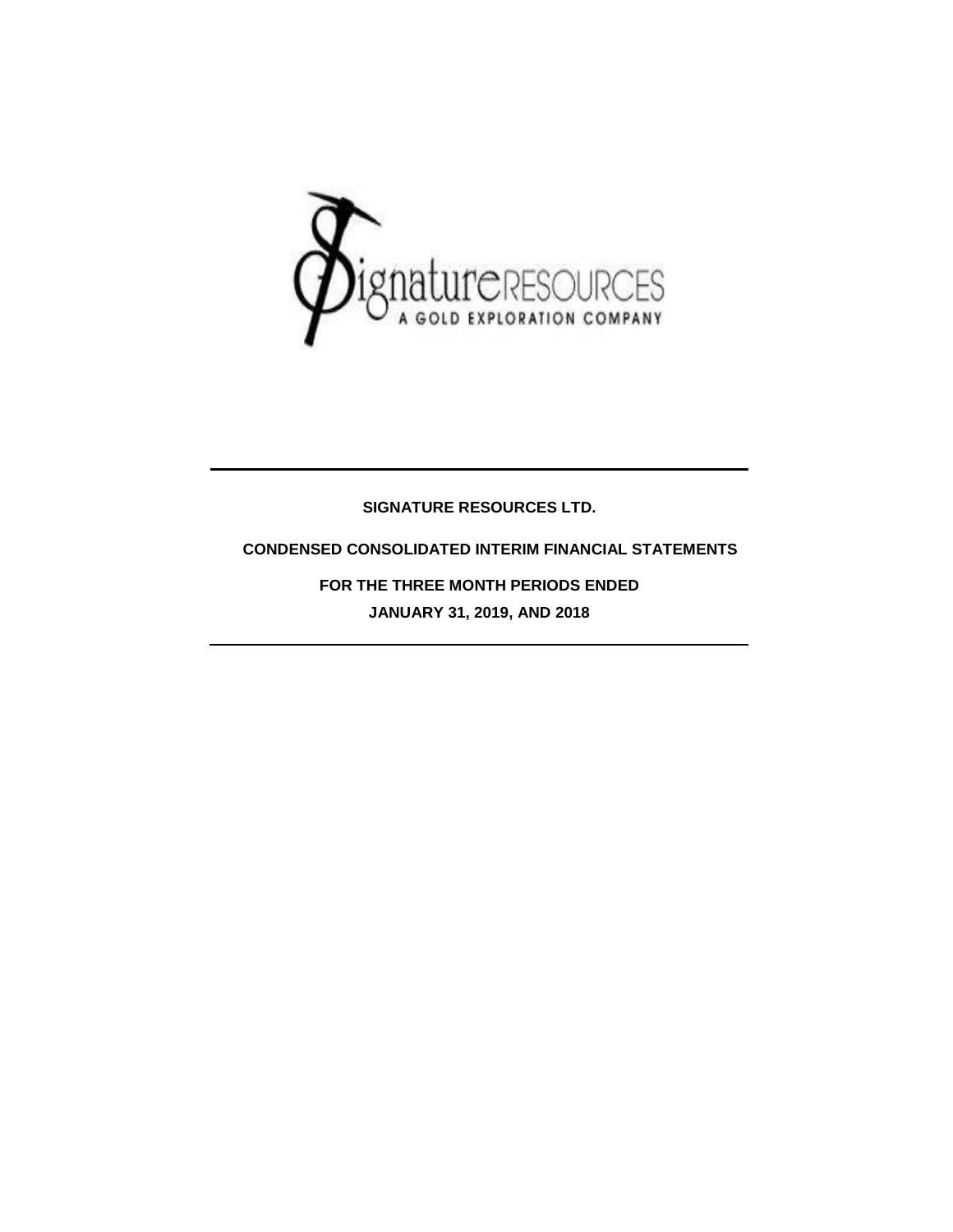### **Notice of No Auditor Review of Interim Financial Statements**

Under National Instrument 51-102, Part 4, subsection 4.3(3)(a), if an auditor has not performed a review of the interim financial statements, they must be accompanied by a notice indicating that the financial statements have not been reviewed by an auditor.

The management of Signature Resources Ltd. is responsible for the preparation of the accompanying unaudited condensed consolidated interim financial statements. The unaudited condensed consolidated interim financial statement have been prepared in accordance with International Financial Reporting Standards and are considered by management to present fairly the consolidated financial position, operating results and cash flows of the Company.

The Company's independent auditor has not performed a review of these financial statements in accordance with standards established by the Chartered Professional Accountants of Canada for a review of interim financial statements by an entity's auditor. These unaudited condensed consolidated interim financial statements include all adjustments, consisting of normal and recurring items, that management considers necessary for a fair presentation of the consolidated financial position, results of operations and cash flows.

"Walter Hanych" "Jonathan Held"

Walter Hanych, Jonathan Held, Chief Executive Officer Chief Financial Officer

March 28, 2019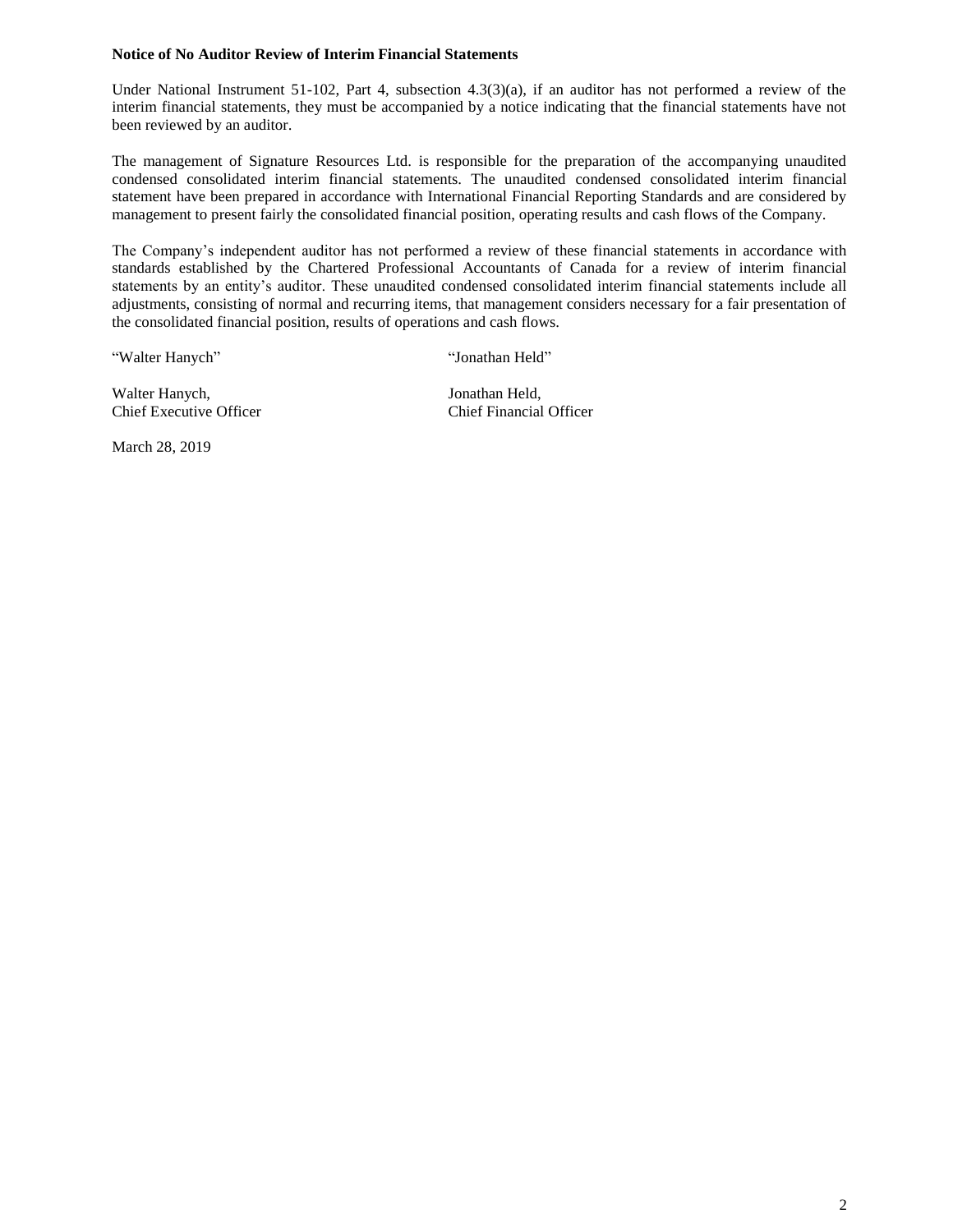## **SIGNATURE RESOURCES LTD. CONDENSED CONSOLIDATED INTERIM STATEMENTS OF FINANCIAL POSITION AS AT (Expressed in Canadian dollars)**

|                                            | <b>Note</b>    | January 31<br>2019 | October 31<br>2018<br>(Audited) |
|--------------------------------------------|----------------|--------------------|---------------------------------|
|                                            |                | \$                 | \$                              |
| <b>ASSETS</b>                              |                |                    |                                 |
| <b>CURRENT</b>                             |                |                    |                                 |
| Cash                                       |                | 78,053             | 461,921                         |
| Amounts receivable                         |                | 47,884             | 91,925                          |
| Prepaid expenses and deposit               |                | 20,630             | 34,379                          |
| Total current assets                       |                | 146,567            | 588,225                         |
| Equipment                                  | 4              | 132,139            | 140,649                         |
| Exploration and evaluation assets          | 5              | 5,594,181          | 5,399,612                       |
| <b>Total assets</b>                        |                | 5,872,887          | 6,128,486                       |
| <b>LIABILITIES</b><br><b>CURRENT</b>       |                |                    |                                 |
| Accounts payable and accrued liabilities   | 6,8            | 1,090,825          | 1,214,513                       |
| Rehabilitation provision                   | 9              | 14,159             | 14,081                          |
| <b>Total current liabilities</b>           |                | 1,104,984          | 1,228,594                       |
| Rehabilitation provision                   | 9              | 253,235            | 251,196                         |
| <b>Total liabilities</b>                   |                | 1,358,219          | 1,479,790                       |
| SHAREHOLDERS' EQUITY                       |                |                    |                                 |
| Share capital                              | $\overline{7}$ | 6,200,366          | 6,125,870                       |
| Contributed surplus                        |                | 1,398,081          | 1,394,314                       |
| <b>Deficit</b>                             |                | (3,083,779)        | (2,871,488)                     |
| Total shareholders' equity                 |                | 4,514,668          | 4,648,696                       |
| Total liabilities and shareholders' equity |                | 5,872,887          | 6,128,486                       |

NATURE OF BUSINESS AND CONTINUING OPERATIONS (Note 1) COMMITMENTS AND CONTINGENCIES (Notes 5 & 10)

*"Signed" "Signed"*

Stephen Timms, Director

The accompanying notes are an integral part of these condensed consolidated interim financial statements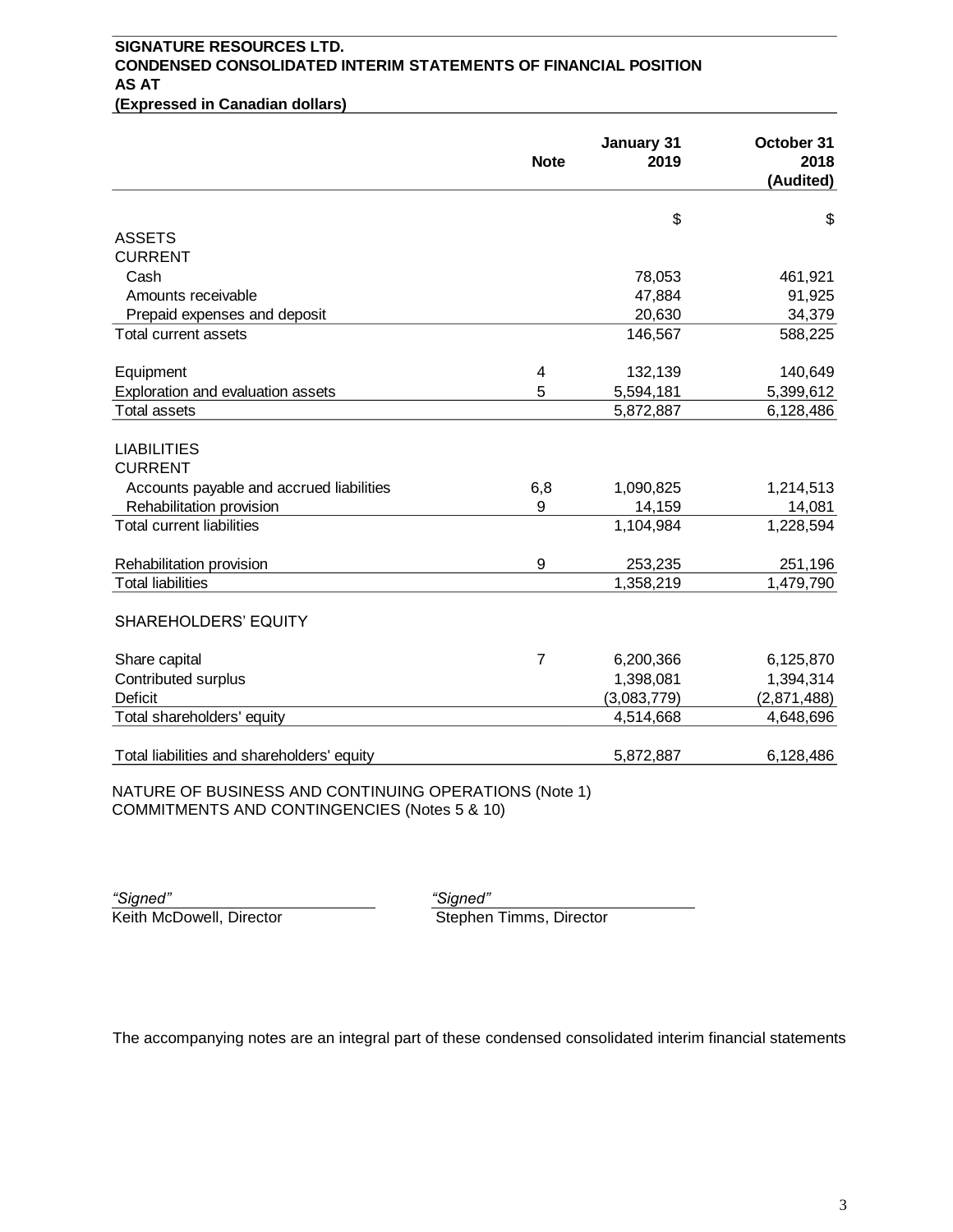## **SIGNATURE RESOURCES LTD. CONDENSED CONSOLIDATED INTERIM STATEMENTS OF LOSS AND COMPREHENSIVE LOSS FOR THE THREE MONTH PERIODS ENDED JANUARY 31,**

**(Expressed in Canadian dollars)**

|                                                             | 2019       | 2018       |
|-------------------------------------------------------------|------------|------------|
| <b>GENERAL AND ADMINISTRATION</b>                           | \$         | \$         |
|                                                             |            |            |
| Salaries and wages (Note 6)                                 | 122,609    | 60,400     |
| Office and general                                          | 34,349     | 35,721     |
| Professional fees                                           | 17,904     | 6,000      |
| Accretion expense (Note 9)                                  | 2,117      | 2,050      |
| Share-based payments (Notes 6 & 7)                          | 28,263     | 2,886      |
| Depreciation (Note 4)                                       | 6,964      |            |
| NET LOSS BEFORE OTHER ITEMS                                 | (212, 206) | (107, 057) |
| Premium on flow-through shares income (Note 13)             |            | 15,022     |
| Foreign exchange loss                                       | (85)       |            |
| NET LOSS AND COMPREHENSIVE LOSS                             | (212, 291) | (92, 035)  |
|                                                             |            |            |
| LOSS PER SHARE, basic and diluted                           | (0.00)     | (0.00)     |
| Weighted average number of common shares, basic and diluted | 85,517,883 | 70,452,620 |

The accompanying notes are an integral part of these condensed consolidated interim financial statements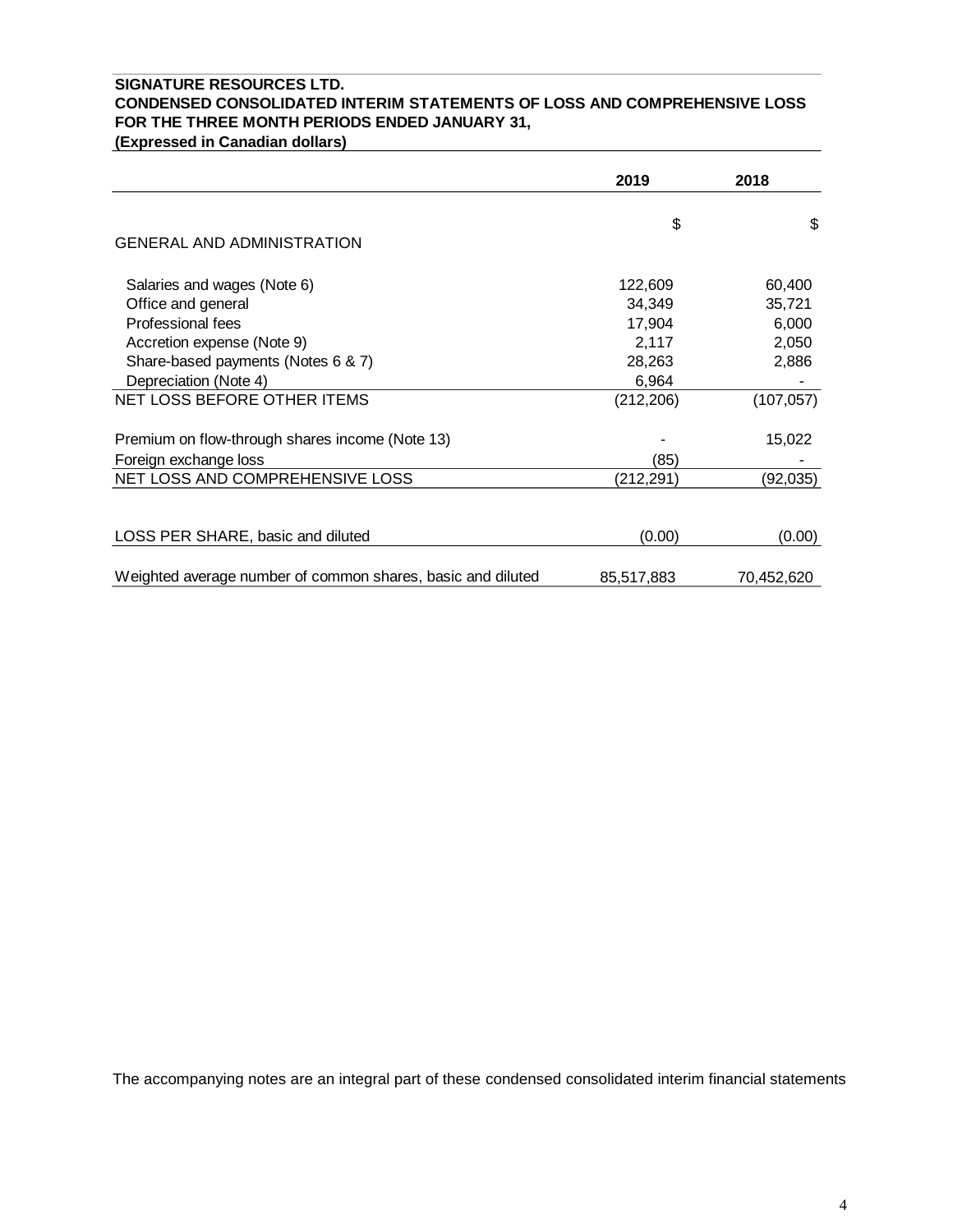## **SIGNATURE RESOURCES LTD. CONDENSED CONSOLIDATED INTERIM STATEMENTS OF CASH FLOWS FOR THE THREE MONTH PERIODS ENDED JANUARY 31, (Expressed in Canadian dollars)**

|                                                           | 2019       | 2018       |
|-----------------------------------------------------------|------------|------------|
|                                                           | \$         | \$         |
| <b>OPERATING ACTIVITIES</b>                               |            |            |
| Net loss for the period                                   | (212, 291) | (92,035)   |
| Items not affecting cash:                                 |            |            |
| Accretion expense (Note 9)                                | 2,117      | 2,050      |
| Depreciation expense (Note 4)                             | 6,964      |            |
| Share-based payments (Note 7)                             | 28,263     | 2,886      |
| Premium on flow-through shares income (Note 13)           |            | (15,022)   |
|                                                           | (174, 947) | (102, 121) |
| Changes in non-cash working capital items:                |            |            |
| Amounts receivable                                        | 44,041     | (32, 544)  |
| Prepaid expenses and deposit                              | 13,749     | 19,658     |
| Accounts payable and accrued liabilities                  | (123,688)  | (58, 392)  |
| Cash flows used in operating activities                   | (240,845)  | (173,399)  |
| <b>FINANCING ACTIVITIES</b>                               |            |            |
| Shares to be issued related to private placement (Note 7) |            | (152,000)  |
| Proceeds from private placement (Note 7)                  |            | 757,000    |
| Share issuance costs (Note 7)                             |            | (48, 885)  |
| Exercise of warrants (Note 7)                             |            | 158,500    |
| Exercise of options (Note 7)                              | 50,000     |            |
| Cash flows from financing activities                      | 50,000     | 714,615    |

## INVESTING ACTIVITIES

| Short-term investments                                              |                | (250,000)  |
|---------------------------------------------------------------------|----------------|------------|
| Expenditures on exploration and evaluation assets (Note 5)          | (193, 023)     | (125, 434) |
| Expenditures on equipment (Note 4)                                  |                | (45, 618)  |
| Cash flows used in investing activities                             | (193,023)      | (421,052)  |
| Change in cash during the period                                    | (383, 868)     | 120,164    |
| Cash, beginning of period                                           | 461,921        | 270,180    |
| Cash, end of period                                                 | 78,053         | 390,344    |
| Non-cash activities:                                                |                |            |
| Depreciation included in exploration and evaluation assets (Note 4) | \$<br>1,546 \$ | 2,306      |
| Finders' warrants issued (Note 7)                                   | \$             | 17,858     |

The accompanying notes are an integral part of these condensed consolidated interim financial statements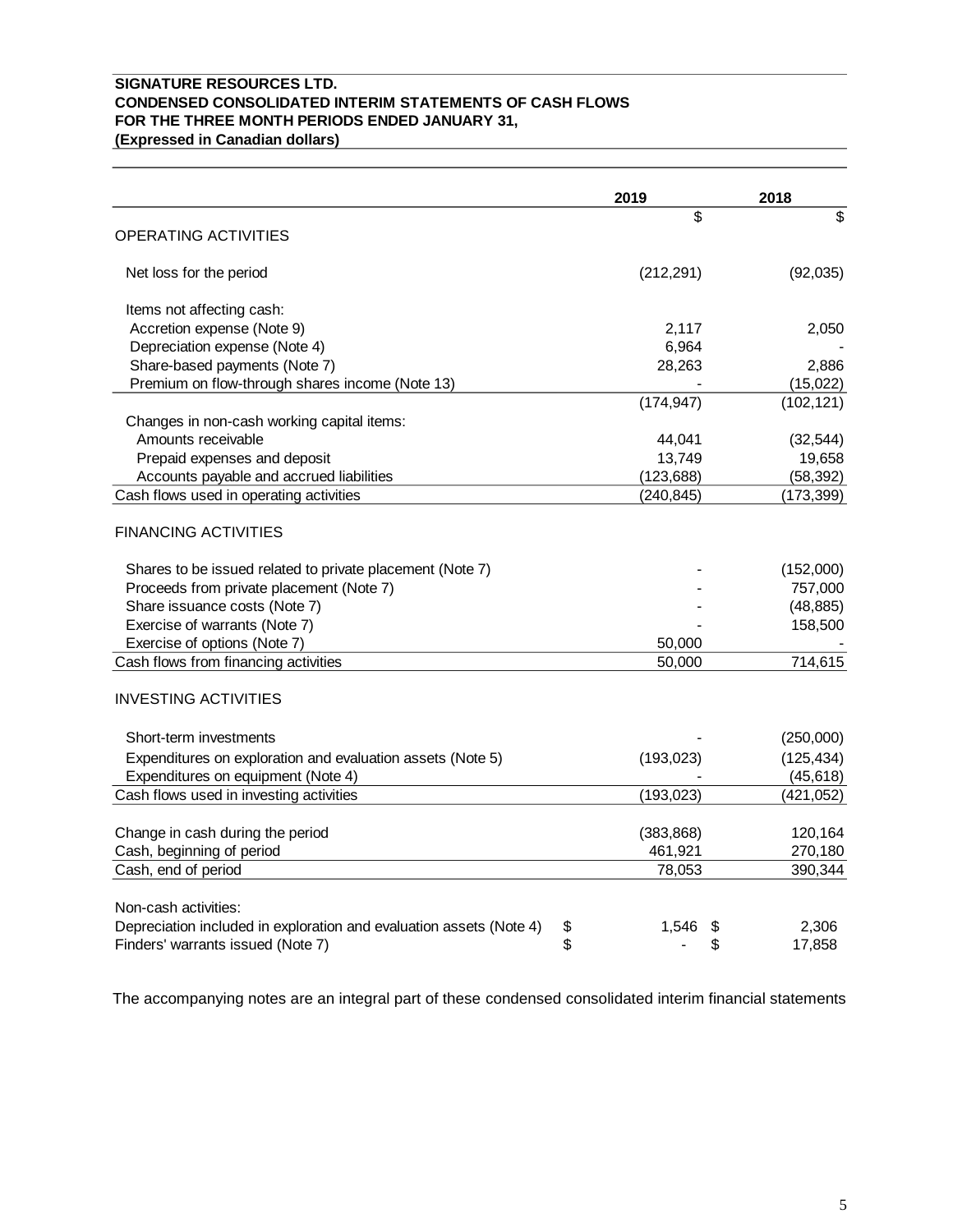### **SIGNATURE RESOURCES LTD. CONDENSED CONSOLIDATED INTERIM STATEMENTS OF CHANGES IN EQUITY FOR THE THREE MONTH PERIODS ENDED JANUARY 31, 2019 AND 2018 (Expressed in Canadian dollars)**

|                                                | Number of     | <b>Number of Shares</b> | <b>Share</b> | Shares to be  | <b>Contributed</b> |                |            |
|------------------------------------------------|---------------|-------------------------|--------------|---------------|--------------------|----------------|------------|
|                                                | <b>Shares</b> | to be Issued            | Capital      | <b>Issued</b> | <b>Surplus</b>     | <b>Deficit</b> | Total      |
|                                                |               |                         |              |               | \$.                |                | \$         |
| Balance, October 31, 2017                      | 68,301,524    | 2,862,500               | 3,698,212    | 213,239       | 855,847            | (2,351,144)    | 2,416,154  |
| Private placement (Note 7)                     | 8,250,000     | (1,862,500)             | 757,000      | (152,000)     |                    | $\sim$         | 605,000    |
| Issuance of warrants (Note 7)                  |               |                         | (231,083)    |               | 231,083            |                |            |
| Exercise of warrants (Note 7)                  | 4,170,000     | (1,000,000)             | 256,123      | (61, 239)     | (36, 384)          | $\sim$         | 158,500    |
| Share issuance costs (Note 7)                  |               |                         | (48, 885)    |               |                    | $\blacksquare$ | (48, 885)  |
| Premium on flow-through shares (Notes 13 & 14) |               |                         | (157,000)    |               |                    | $\sim$         | (157,000)  |
| Share-based payments (Note 7)                  |               |                         |              |               | 2,886              |                | 2,886      |
| Net loss and comprehensive loss for the period |               |                         |              |               |                    | (92,035)       | (92,035)   |
| Balance, January 31, 2018                      | 80,721,524    |                         | 4,274,367    | ۰             | 1,053,432          | (2,443,179)    | 2,884,620  |
| Balance, October 31, 2018                      | 99,093,969    |                         | 6,125,870    |               | 1,394,314          | (2,871,488)    | 4,648,696  |
| Exercise of options (Note 7)                   | 1,000,000     |                         | 74,496       |               | (24, 496)          |                | 50,000     |
| Share-based payments (Note 7)                  |               |                         |              |               | 28,263             |                | 28,263     |
| Net loss and comprehensive loss for the period |               |                         |              |               |                    | (212, 291)     | (212, 291) |
| Balance, January 31, 2019                      | 100,093,969   |                         | 6,200,366    |               | 1,398,081          | (3,083,779)    | 4,514,668  |

The accompanying notes are an integral part of these condensed consolidated interim financial statements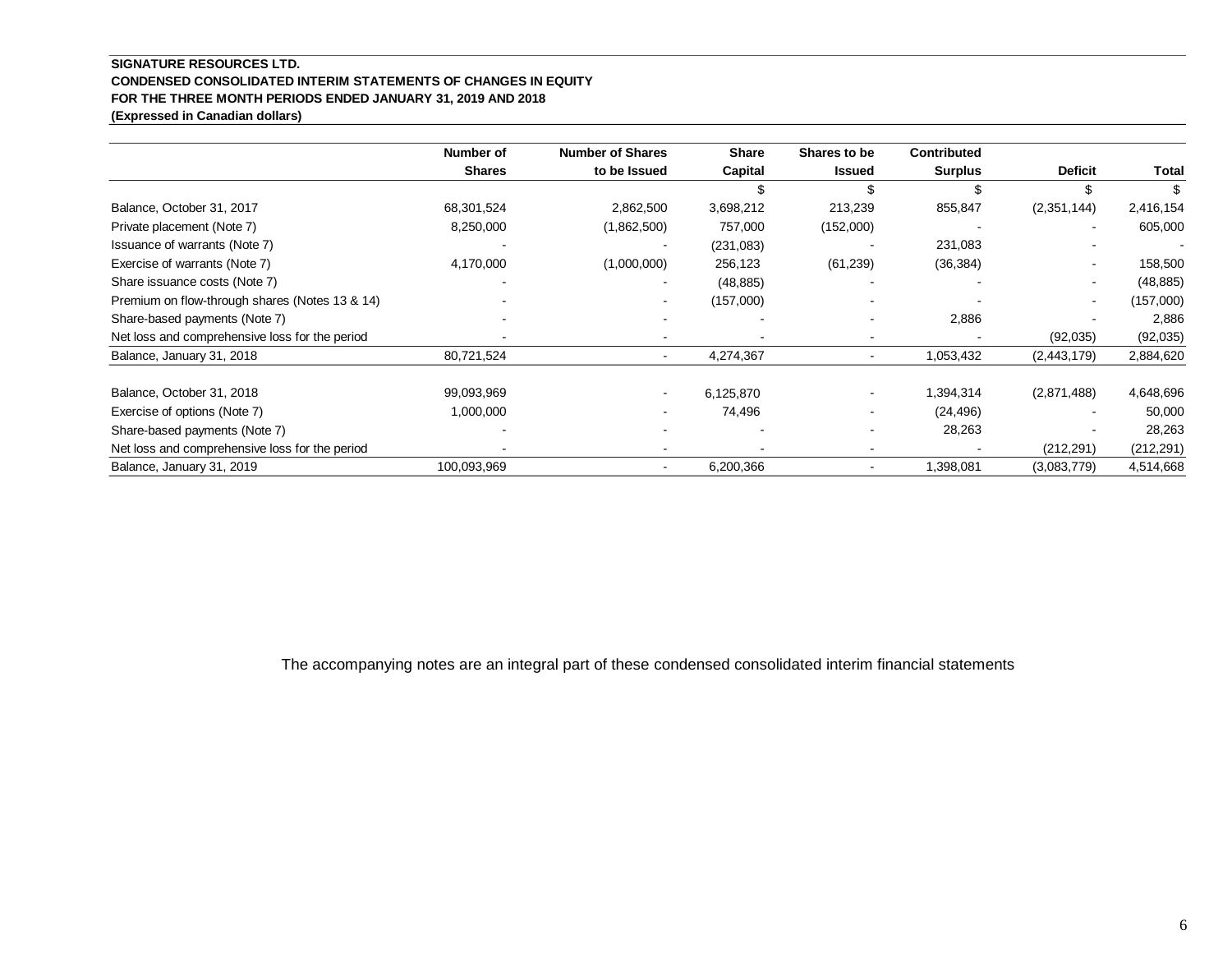### 1. NATURE OF BUSINESS AND CONTINUING OPERATIONS

Signature Resources Ltd. (the "Company" or "Signature") was incorporated on May 3, 2010, under the British Columbia Business Corporations Act. The Company's principal business activities include the acquisition and exploration of mineral properties in Canada. The Company's common shares are publicly traded on the TSX-Venture Exchange ("TSXV") under the stock symbol "SGU" and on the OTCQB under the symbol "SGGTF". The Company's head office address is 200-366 Bay Street, Toronto, ON M5H 4B2.

At January 31, 2019, the Company had not yet determined whether its properties contained ore reserves that are economically recoverable. Although the Company has taken steps to verify title to the properties on which it is conducting exploration and in which it has an interest, in accordance with industry practice for the current stage of exploration of such properties, these procedures do not guarantee the Company's title. Property title may be subject to unregistered prior agreements or noncompliance with regulatory requirements. The Company's assets may also be subject to increases in taxes and royalties, renegotiation of contracts, currency exchange fluctuations and restrictions and political uncertainty.

As at January 31, 2019, the Company has an accumulated deficit of \$3,083,779 (October 31, 2018 - \$2,871,488), a working capital deficiency of \$958,417 (October 31, 2018 - \$640,369), and is not yet generating positive cash flows from operations. These factors indicate the existence of material uncertainties that cast significant doubt about the Company's ability to continue its operations as a going concern and to realize its assets as their carrying values are dependent upon obtaining additional financing and for generating revenues sufficient to cover its operating costs.

The Company will need to raise capital in order to fund its operations. To address its financing requirements, the Company will seek financing through debt and equity financings, asset sales, and rights offerings to existing shareholders. The ability of the Company to raise sufficient capital cannot be predicted at this time.

These condensed consolidated interim financial statements do not give effect to any adjustments which would be necessary should the Company be unable to continue as a going concern and therefore be required to realize its assets and discharge its liabilities in other than the normal course of business and at amounts different from those reflected in the accompanying condensed consolidated interim financial statements. Such adjustments could be material.

## 2. BASIS OF PRESENTATION AND STATEMENT OF COMPLIANCE

The Company's condensed consolidated interim financial statements have been prepared in accordance with International Accounting Standard (IAS) 34, "Interim Financial Reporting". Accordingly, these condensed consolidated interim financial statements do not include all information required for full annual financial statements and should be read in conjunction with the audited consolidated financial statements of the Company for the year ended October 31, 2018, which have been prepared in accordance with International Financial Reporting Standards ("IFRS") as issued by the International Accounting Standards Board. The condensed consolidated interim financial statements were authorized for issue by the Board of Directors on March 28, 2019.

These condensed consolidated interim financial statements include the accounts of the Company and its wholly-owned subsidiary, Cool Minerals Inc. All intercompany amounts and transactions have been eliminated on consolidation.

The condensed consolidated interim financial statements have been prepared on the historical cost basis except for certain financial instruments which are measured at fair value, as explained in the accounting policies set out in Note 3 of the Company's annual financial statements for the year ended October 31, 2018.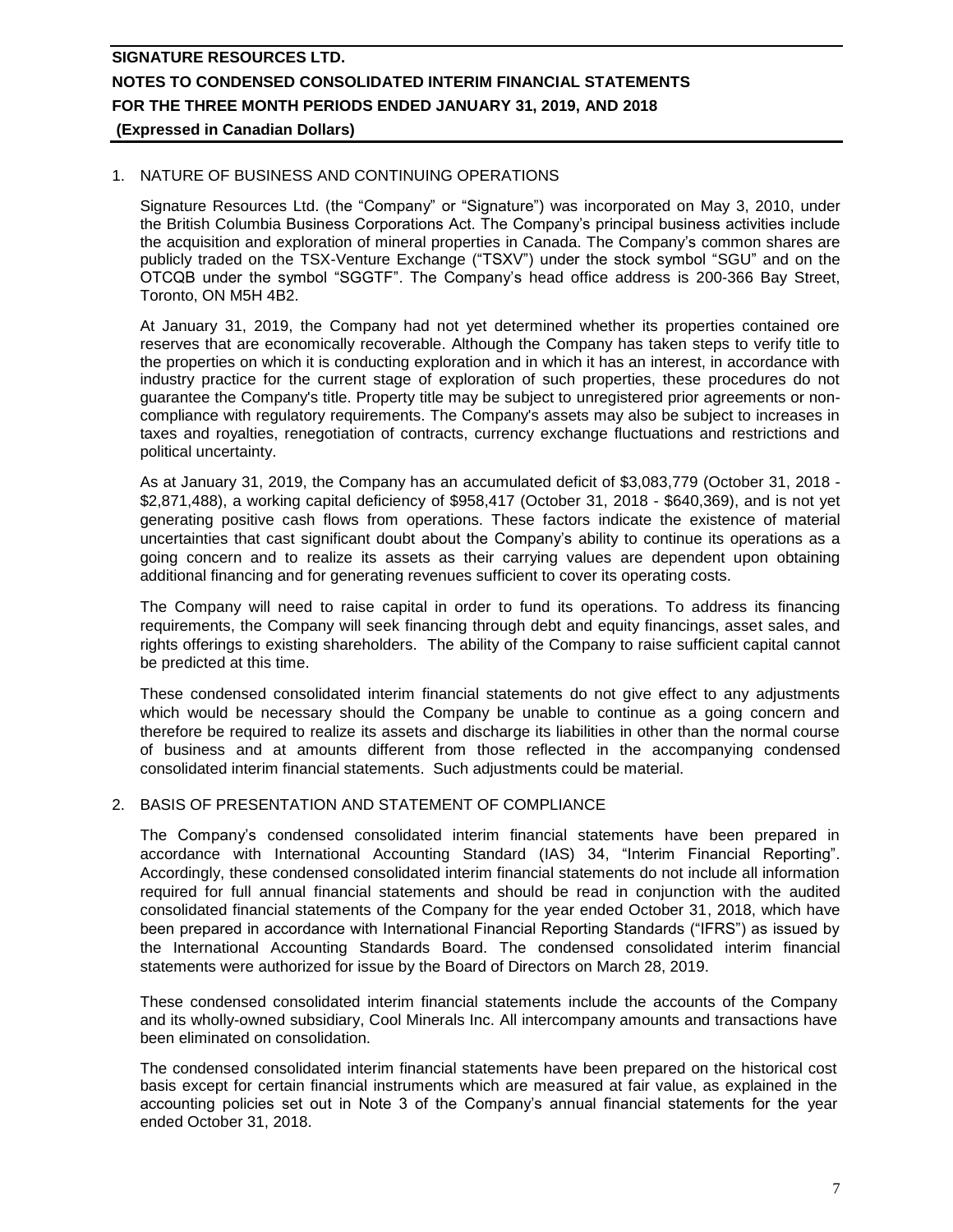## 2. BASIS OF PRESENTATION AND STATEMENT OF COMPLIANCE (continued)

The preparation of these financial statements under IFRS requires management to make certain estimates, judgments and assumptions about future events that affect the amounts reported in the financial statements and related notes to the financial statements. Although these estimates are based on management's best knowledge on the amount, event or actions, actual results may differ from those estimates and these differences could be material.

The areas which require management to make significant judgements, estimates and assumptions in determining carrying values include, but are not limited to:

i. Exploration and evaluation expenditures

The application of the Company's accounting policy for exploration and evaluation expenditures requires judgment in determining whether it is likely that future economic benefits will flow to the Company, which may be based on assumptions about future events or circumstances. Estimates and assumptions made may change if new information becomes available. If, after costs are capitalized, information becomes available suggesting that the recovery of expenditure is unlikely, the amount capitalized is written off to profit or loss in the period the new information becomes available.

ii. Income, value added, withholding and other taxes

The Company is subject to income, value added, withholding and other taxes. Significant judgment is required in determining the Company's provisions for taxes. There are many transactions and calculations for which the ultimate tax determination is uncertain during the ordinary course of business. The Company recognizes liabilities for anticipated tax audit issues based on estimates of whether additional taxes will be due. The determination of the Company's income, value added, withholding and other tax liabilities requires interpretation of complex laws and regulations. The Company's interpretation of taxation law as applied to transactions and activities may not coincide with the interpretation of the tax authorities. All tax related filings are subject to government audit and potential reassessment subsequent to the financial statement reporting period. Where the final tax outcome of these matters is different from the amounts that were initially recorded, such differences will impact the tax related accruals and deferred income tax provisions in the period in which such determination is made.

iii. Estimation of restoration, rehabilitation and environmental obligation:

Restoration, rehabilitation and environmental liabilities are estimated based on the Company's interpretation of current regulatory requirements, constructive obligations and are measured at fair value. Fair value is determined based on the net present value of estimated future cash expenditures for the settlement of restoration, rehabilitation and environmental liabilities that may occur upon ceasing exploration and evaluation activities. Such estimates are subject to change based on changes in laws and regulations and negotiations with regulatory authorities.

iv. Share-based payments

The Company measures the cost of equity-settled transactions by reference to the fair value of the equity instruments at the date at which they are granted. Estimating fair value for share-based payment transactions requires determining the most appropriate valuation model, which is dependent on the terms and conditions of the grant. This estimate also requires determining the most appropriate inputs to the valuation model including the expected life of the share option, volatility and dividend yield and making assumption about them, the assumptions and models used for estimating fair value for share-based payment transactions are disclosed in Note 7.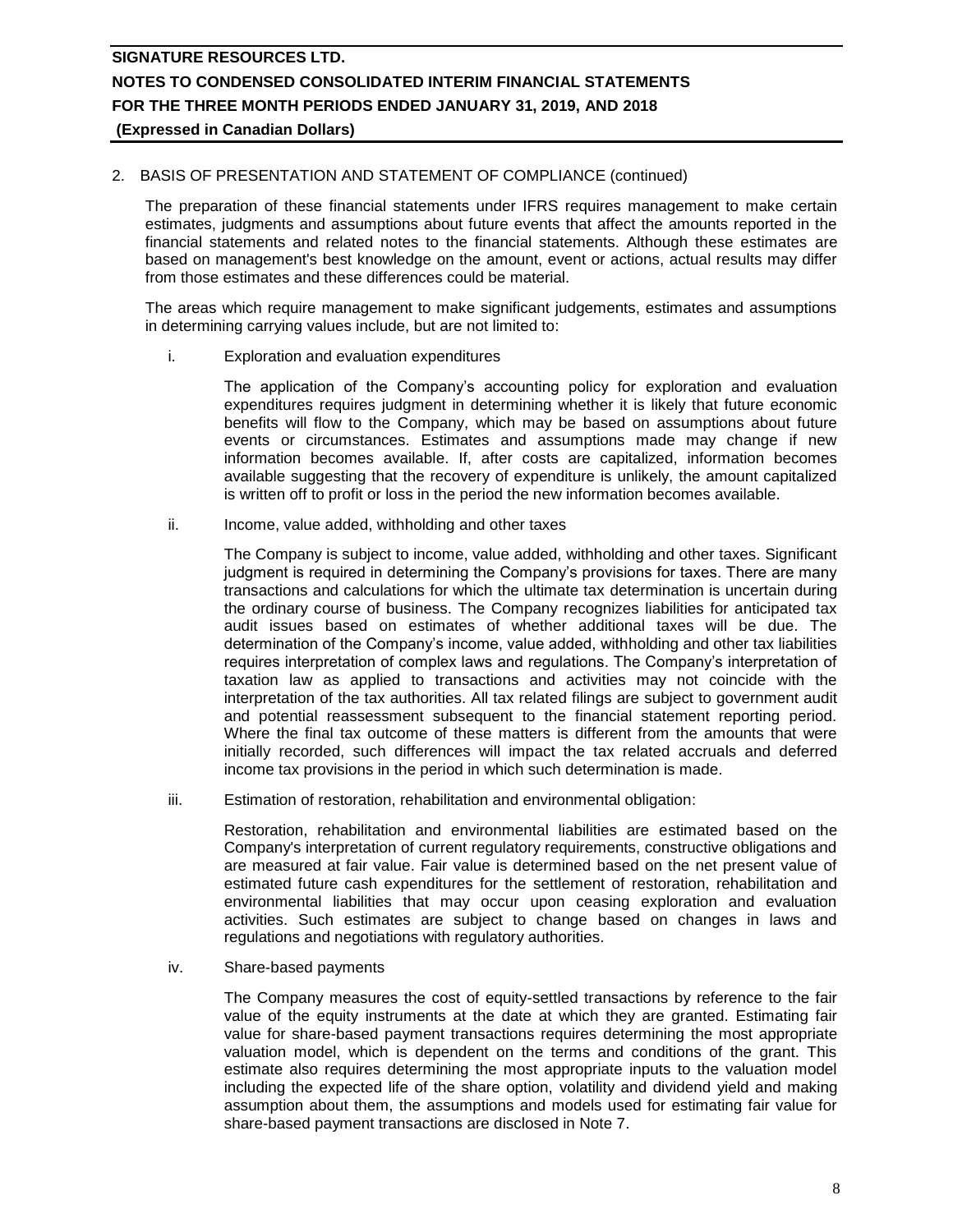## 3. SIGNIFICANT ACCOUNTING POLICIES

*Standards issued and effective for the period ended January 31, 2019:*

IFRS 9 – Financial Instruments ("IFRS 9") was issued by the IASB in November 2009 with additions in October 2010 and May 2013 and will replace IAS 39 Financial Instruments: Recognition and Measurement ("IAS 39"). IFRS 9 uses a single approach to determine whether a financial asset is measured at amortized cost or fair value, replacing the multiple rules in IAS 39. The approach in IFRS 9 is based on how an entity manages its financial instruments in the context of its business model and the contractual cash flow characteristics of the financial assets. Most of the requirements in IAS 39 for classification and measurement of financial liabilities were carried forward unchanged to IFRS 9, except that an entity choosing to measure a financial liability at fair value will present the portion of any change in its fair value due to changes in the entity's own credit risk in other comprehensive income, rather than within profit or loss. The new standard also requires a single impairment method to be used, replacing the multiple impairment methods in IAS 39. IFRS 9 is effective for annual periods beginning on or after January 1, 2018. The Company has assessed the impact of these standards and have determined that they do not have a significant impact on the Company's condensed consolidated interim financial statements.

### *Standards issued but not yet effective for the period ended January 31, 2019:*

IAS 1 – Presentation of Financial Statements ("IAS 1") and IAS 8 – Accounting Policies, Changes in Accounting Estimates and Errors ("IAS 8") were amended in October 2018 to refine the definition of materiality and clarify its characteristics. The revised definition focuses on the idea that information is material if omitting, misstating or obscuring it could reasonably be expected to influence decisions that the primary users of general purpose financial statements make on the basis of those financial statements. The amendments are effective for annual reporting periods beginning on or after January 1, 2020. Earlier adoption is permitted.

IFRS 16 - Leases ("IFRS 16") was issued by the IASB in January 2016 and specifies the requirements to recognize, measure, present and disclose leases. IFRS 16 introduces a single accounting model for lessees and for all leases with a term of more than 12 months, unless the underlying asset is of low value. A lessee will be required to recognize a right-of-use asset, representing its right to use the underlying asset, and a lease liability, representing its obligation to make lease payments. IFRS 16 is effective for annual periods beginning on or after January 1, 2019 with early adoption permitted.

IFRS 3 – Business Combinations ("IFRS 3") was amended in October 2018 to clarify the definition of a business. This amended definition states that a business must include inputs and a process and clarified that the process must be substantive and the inputs and process must together significantly contribute to operating outputs. In addition it narrows the definitions of a business by focusing the definition of outputs on goods and services provided to customers and other income from ordinary activities, rather than on providing dividends or other economic benefits directly to investors or lowering costs and added a test that makes it easier to conclude that a company has acquired a group of assets, rather than a business, if the value of the assets acquired is substantially all concentrated in a single asset or group of similar assets. The amendments are effective for annual reporting periods beginning on or after January 1, 2020. Earlier adoption is permitted.

IFRS 10 – Consolidated Financial Statements ("IFRS 10") and IAS 28 – Investments in Associates and Joint Ventures ("IAS 28") were amended in September 2014 to address a conflict between the requirements of IAS 28 and IFRS 10 and clarify that in a transaction involving an associate or joint venture, the extent of gain or loss recognition depends on whether the assets sold or contributed constitute a business. The effective date of these amendments is yet to be determined, however early adoption is permitted.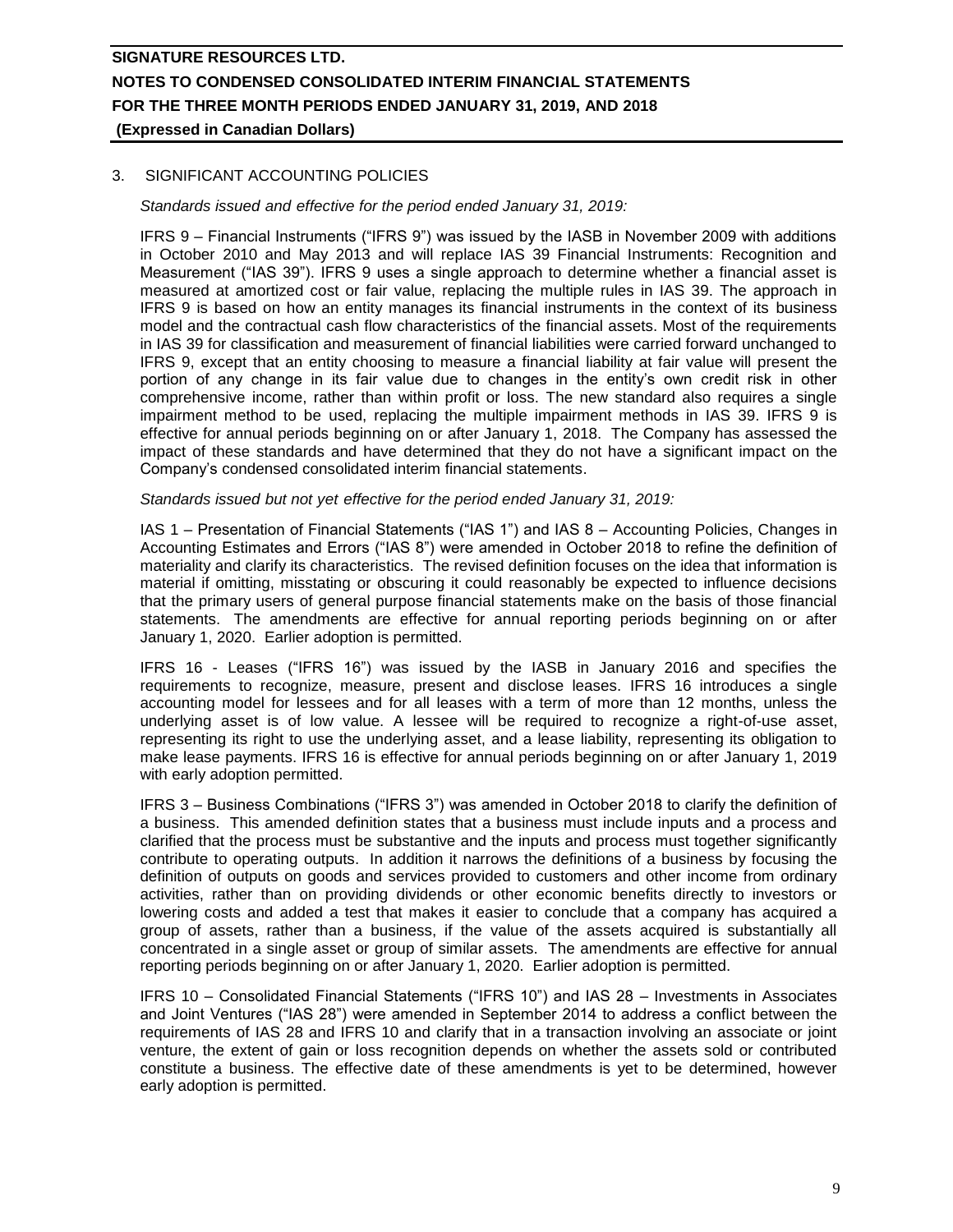## 3. SIGNIFICANT ACCOUNTING POLICIES (continued)

### *Standards issued but not yet effective as of January 31, 2019: (continued)*

IFRIC 23 - Uncertainty Over Income Tax Treatments ("IFRIC 23") was issued in June 2017 and clarifies the accounting for uncertainties in income taxes. The interpretation committee concluded that an entity shall consider whether it is probable that a taxation authority will accept an uncertain tax treatment. If an entity concludes it is probable that the taxation authority will accept an uncertain tax treatment, then the entity shall determine taxable profit (tax loss), tax bases, unused tax losses and credits or tax rates consistently with the tax treatment used or planned to be used in its income tax filings. If an entity concludes it is not probable that the taxation authority will accept an uncertain tax treatment, the entity shall reflect the effect of uncertainty in determining the related taxable profit (tax loss), tax bases, unused tax losses and credits or tax rates. IFRIC 23 is effective for annual periods beginning on or after January 1, 2019. Earlier adoption is permitted.

The Company has not early adopted these new or revised standards and is currently assessing the impact that these standards will have on the condensed consolidated interim financial statements.

## 4. EQUIPMENT

|                                 | <b>Computer and</b><br>communication |    |                 |     |                  |    |         |
|---------------------------------|--------------------------------------|----|-----------------|-----|------------------|----|---------|
|                                 | equipment                            |    | <b>Vehicles</b> |     | <b>Equipment</b> |    | Total   |
| Cost                            |                                      |    |                 |     |                  |    |         |
| Balance, October 31, 2017       | \$<br>5,234                          | \$ | 9,299           | \$. | 12,895           | \$ | 27,428  |
| Additions for the year          |                                      |    |                 |     | 139,285          |    | 139,285 |
| Balance, October 31, 2018       | \$<br>5,234                          | \$ | 9,299           | \$  | 152,180          | \$ | 166,713 |
| Additions for the period        |                                      |    |                 |     |                  |    |         |
| Balance, January 31, 2019       | \$<br>5,234                          | \$ | 9,299           | \$  | 152,180          | \$ | 166,713 |
| <b>Accumulated Depreciation</b> |                                      |    |                 |     |                  |    |         |
| Balance, October 31, 2017       | \$<br>2,001                          | \$ | 2,170           | \$  | 2,997            | \$ | 7,168   |
| Depreciation for the year       | 1,744                                |    | 1,860           |     | 15,292           |    | 18,896  |
| Balance, October 31, 2018       | \$<br>3,745                          | \$ | 4,030           | \$  | 18.289           | \$ | 26,064  |
| Depreciation for the period     | 436                                  |    | 465             |     | 7,609            |    | 8,510   |
| Balance, January 31, 2019       | \$<br>4,181                          | \$ | 4,495           | S   | 25,898           | \$ | 34,574  |
| <b>Net Book Value</b>           |                                      |    |                 |     |                  |    |         |
| Balance, January 31, 2019       | \$<br>1,053                          | S  | 4,804           | S   | 126,282          | S  | 132,139 |
| Balance, October 31, 2018       | \$<br>1,489                          | S  | 5,269           | S   | 133,891          | S  | 140,649 |

The depreciation for the three months ended January 31, 2019 of \$8,510 (2018 - \$2,306) includes \$1,546 (2018 - \$2,306) included in exploration and evaluation assets (Note 5).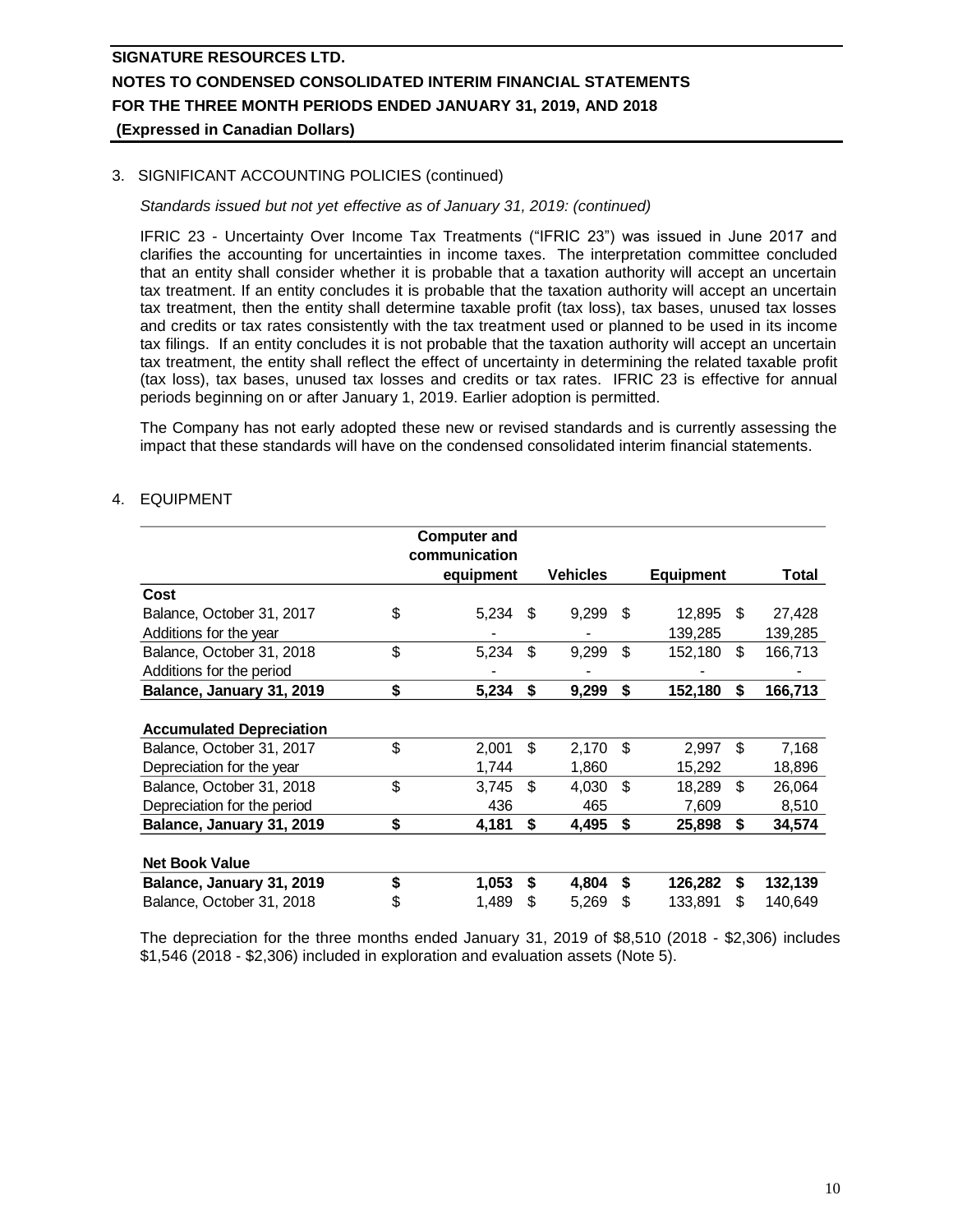## **Lingman Lake** \$ Balance, October 31, 2017 **3,425,330**  Consulting expenses 186,078 Geological consulting  $\qquad \qquad$  5,175 Contract labour 102,958 Logistics 266,525 Travel and lodging extensive properties and the set of the set of the set of the set of the set of the set of the set of the set of the set of the set of the set of the set of the set of the set of the set of the set of th Equipment rentals 6,496 Depreciation (Note 4) 6,184 Field supplies 87,610 Airborne survey 196,779 Staking 7,900 Geophysical consulting 114,590 Drilling 288,190 Acquisition costs 609,590 Balance, October 31, 2018 5,399,612 Staking 3,325 Consulting expenses 49,165 Geophysical consulting and the set of the set of the set of the 44,607 Contract labour 8,000 and 8,000 and 8,000 and 8,000 and 8,000 and 8,000 and 8,000 and 8,000 and 8,000 and 8,000 and 8,000 and 8,000 and 8,000 and 8,000 and 8,000 and 8,000 and 8,000 and 8,000 and 8,000 and 8,000 and 8,000 Logistics 10,770 Travel and lodging 5,711 Depreciation (Note 4) 1,546 Field supplies 25,445 Drilling 46,000 **Balance, January 31, 2019 5,594,181**

## 5. EXPLORATION AND EVALUATION ASSETS

### Lingman Lake

On September 26, 2013, the Company acquired a 100% interest in the Lingman Lake gold properties in Ontario. A payment of \$200,000 was required to be made 12 months following exercise of the option. On February 11, 2015, the Company satisfied the \$200,000 payment by completing a shares for debt transaction.

### East Lingman Lake

On July 5, 2016, the Company completed its acquisition of the East Lingman Lake Properties consisting of twelve staked claims. To complete the acquisition, the Company issued 14,231,178 common shares at \$0.05 per share.

During the year ended October 31, 2017, the Company's Lingman Lake property qualified under the provisions of the Junior Exploration Assistance Program ("JEAP") and received the maximum allowed grant of \$100,000. The JEAP provides funds up to 33.33% of the Company's eligible expenditures related to its Lingman Lake project and were recorded as a reduction to the carrying value of the properties.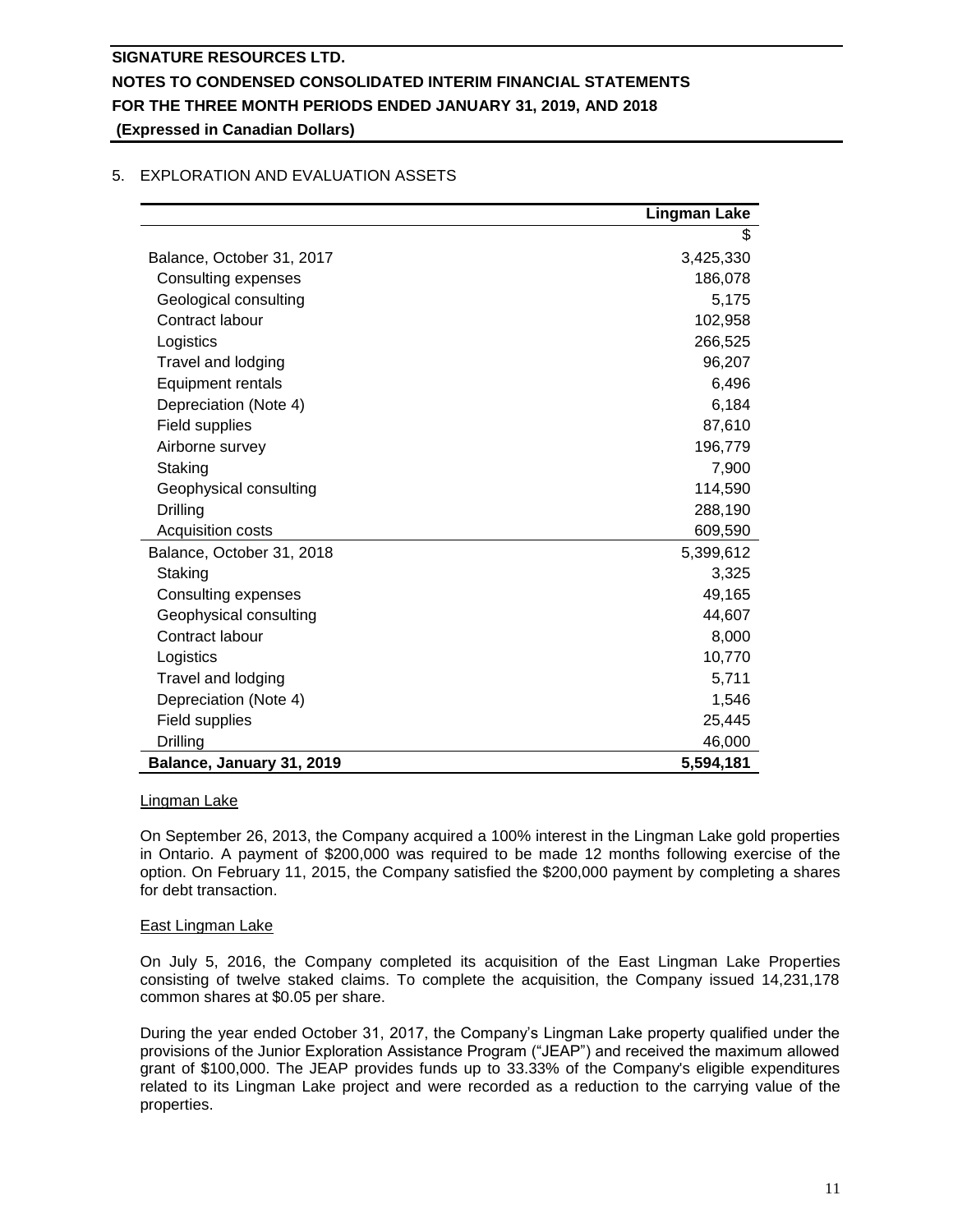### 5. EXPLORATION AND EVALUATION ASSETS (continued)

### Lingside Property

On May 15, 2018, the Company signed a binding asset purchase agreement (the "Agreement") to acquire the Lingside Property (the "Property"). Pursuant to the terms of the Agreement, Signature shall pay to the vendor \$600,000, payable by the delivery of 5,000,000 common shares in the capital of the Company at a deemed issue price of \$0.12 per common share, and will grant to the vendor a 3% net smelter returns royalty (the "Royalty") applicable to minerals produced from the Property. The Company may at any time repurchase one-half of the Royalty for \$1,500,000. On June 25, 2018, the Company announced the closing of this Property and issued 5,000,000 common shares of the Company at a price of \$0.12 per common share based on the quoted market price of the common shares, for aggregate consideration of \$600,000 (Note 7).

### 6. RELATED PARTY TRANSACTIONS AND KEY MANAGEMENT COMPENSATION

Transactions with related parties are incurred in the normal course of business and are measured at their fair values, which is the amount of consideration established and approved by the related parties. As at January 31, 2019, the Company owes \$27,124 (October 31, 2018 - \$27,661) to executives of the Company for unpaid salaries and wages. Other amounts owing to related parties total to \$3,390 (October 31, 2018 - \$21,946) as at January 31, 2019. These amounts are included in accounts payable and accrued liabilities and are unsecured, non-interest bearing and due on demand (Note 8).

- 7. SHARE CAPITAL
	- a) Authorized

Unlimited number of common shares without par value.

b) Issued and outstanding – see condensed consolidated interim statements of changes in equity.

During the year ended October 31, 2017, 1,033,050 warrants were exercised for cash proceeds of \$101,653. The initial value of \$22,849 related to the warrants' original issuance was reclassified from contributed surplus to share capital.

On December 22, 2017, the Company completed a non-brokered private placement via two tranches, raising total gross proceeds of \$757,000 from the issuance of 3,400,000 units at \$0.08 per unit and 4,850,000 flow-through units at \$0.10 per unit. Cash proceeds of \$152,000, related to the first tranche of the private placement on November 14, 2017, was received prior to October 31, 2017 and was included in shares to be issued as at October 31, 2017 (Note 7(c)). Each unit consisted of one common share and one common share purchase warrant, with each warrant being exercisable into one common share at a price of \$0.15 for a period of two years. Each flowthrough unit consisted of one common share of the Company issued on a flow-through basis and one half of one warrant, with each whole warrant being exercisable into one common share at a price of \$0.15 for a period of two years. The Company issued a total of 5,825,000 warrants with a value of \$213,225 in connection with this private placement. The Company also issued finder's warrants to purchase 388,000 common shares, exercisable for a period of two years at a price of \$0.10 per share and valued at \$17,858. With respect to the warrants and finder's warrants, if the Company's closing share price is equal to or greater than \$0.25 for ten consecutive days, the Company may reduce the remaining life to 90 days by issuing a press release. Total issuance costs of \$48,885 were incurred in connection with this private placement. The total premium on the flow-through shares was \$157,000 (Note 13).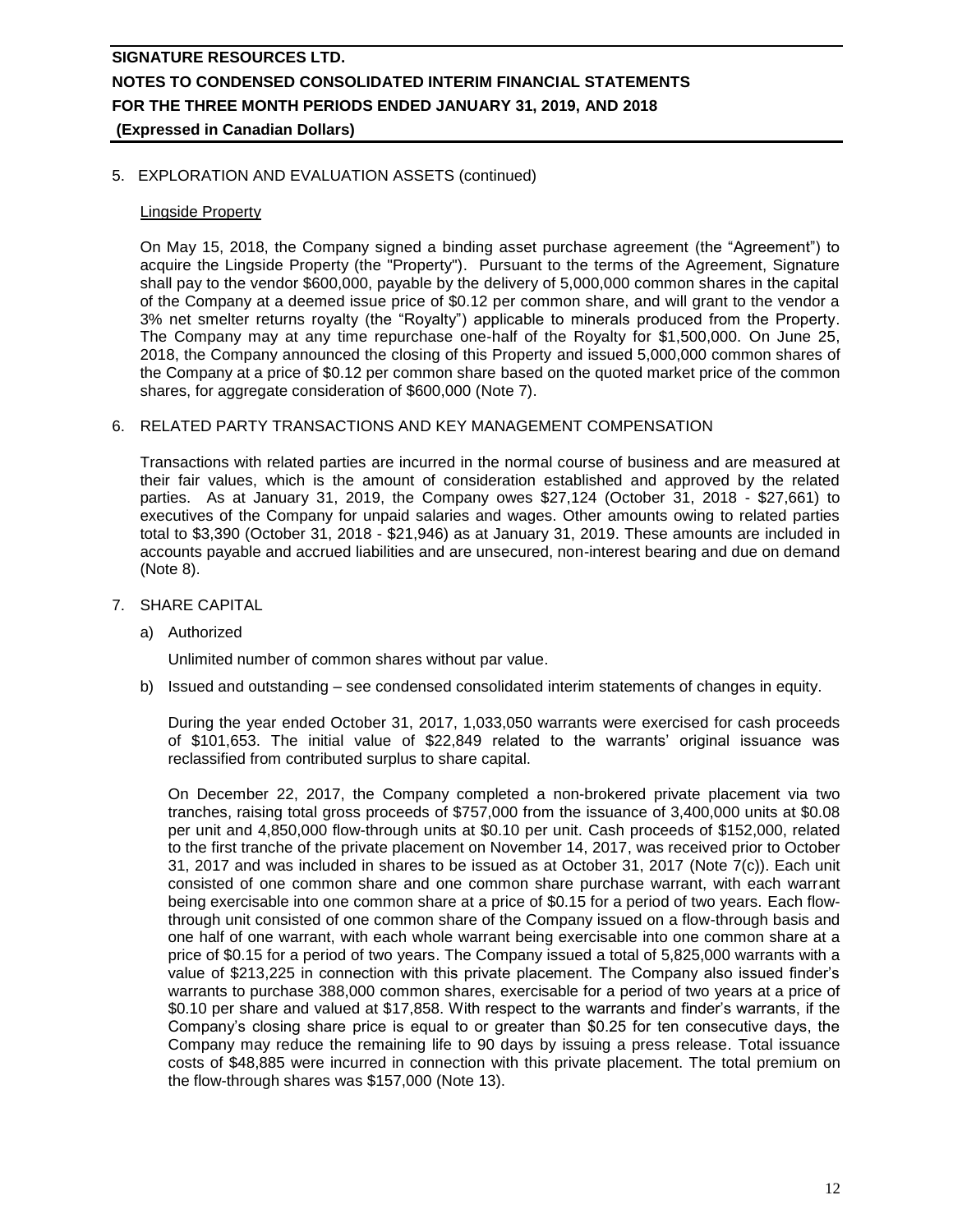### 7. SHARE CAPITAL (continued)

b) Issued and outstanding – see condensed consolidated interim statements of changes in equity. (continued)

In connection with the closing of the first tranche of the private placement on November 14, 2017, 2,500,000 warrants were exercised, of which \$50,000 proceeds for 1,000,000 warrants was received prior to October 31, 2017 and was included in shares to be issued (Note 7(c)). During the year ended October 31, 2018, the Company received \$75,000 from the exercise of the remaining 1,500,000 warrants at an exercise price of \$0.05. The initial value of \$16,859 related to the warrants' original issuance was reclassified from contributed surplus to share capital.

On November 17, 2017, 1,670,000 warrants were exercised for cash proceeds of \$83,500. The initial value of \$19,525 related to the warrants' original issuance was reclassified from contributed surplus to share capital.

On June 25, 2018, the Company closed the first tranche (the "First Tranche") of a non-brokered private placement for gross proceeds of \$600,000 by issuing 5,000,000 non-flow-through units at \$0.12 per unit. No finders' fees were issued in conjunction with the closing of the First Tranche. Each non-flow-through unit consists of one common share of the Company and one warrant. Each warrant is exercisable for a period of two years at a price of \$0.25 per share from the date of issuance. The Company issued a total of 5,000,000 warrants with a value of \$162,576 in connection with this private placement. With respect to the warrants, if the Company's closing share price is equal to or greater than \$0.40 for ten consecutive days, the Company may reduce the remaining life to 30 days by issuing a press release.

On June 25, 2018, the Company announced the closing of the Lingside Property, under which it has issued 5,000,000 common shares of the Company at a price of \$0.12 per common share based on the quoted market price of the common shares, for aggregate consideration of \$600,000 (Note 5).

On July 24, 2018, the Company closed the second tranche (the "Second Tranche") of a nonbrokered private placement for gross proceeds of \$454,600. The Company issued 871,666 nonflow-through units at \$0.12 per unit and 2,592,592 flow-through common shares at \$0.135 per share. Each flow-through share consists of one flow-through common share. The Company issued a total of 871,666 warrants with a value of \$25,013 in connection with this private placement. The Company also issued finder's warrants to purchase 181,481 common shares, exercisable for a period of two years at a price of \$0.135 per share and valued at \$8,784.

Total issuance costs of \$33,366 were incurred in connection with this private placement. The total premium on the flow-through shares was \$108,889 (Note 13).

On July 24, 2018, 1,178,870 warrants were exercised for cash proceeds of \$58,944. The initial value of \$63,474 related to the warrants' original issuance was reclassified from contributed surplus to share capital.

On October 29, 2018, the Company closed the final tranche (the "Final Tranche") of a nonbrokered private placement for gross proceeds of \$447,518, bringing the total raised to \$1,502,118. The Company issued 3,729,317 non-flow-through units at \$0.12 per unit. The Company issued a total of 3,729,317 warrants with a value of \$86,292 in connection with this private placement, exercisable for a period of two years at a price of \$0.25 per share from the date of issuance. With respect to the warrants, if the Company's closing share price is equal to or greater than \$0.40 for ten consecutive days, the Company may reduce the remaining life to 30 days by issuing a press release. Total issuance costs of \$8,112 were incurred in connection with this private placement.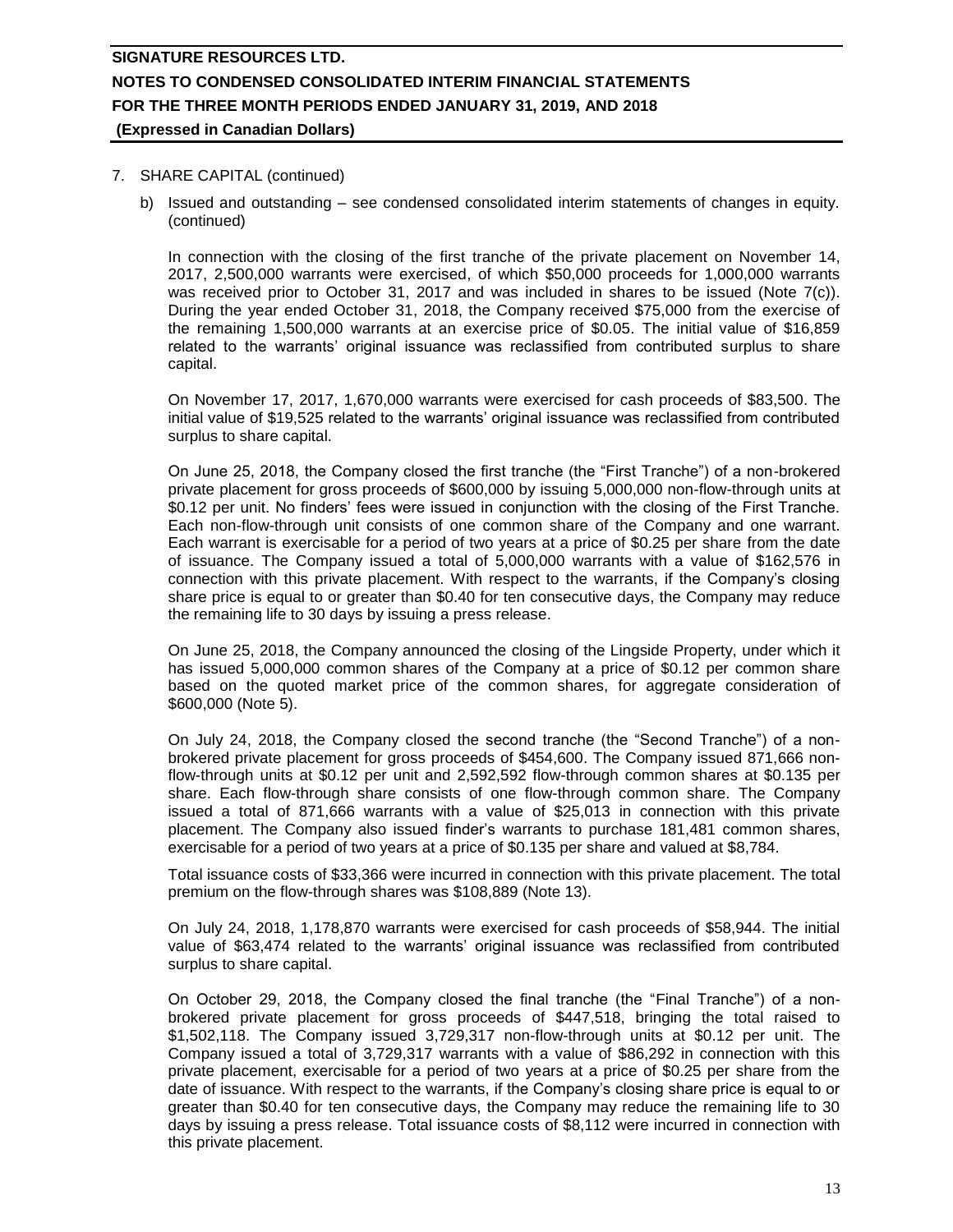# **SIGNATURE RESOURCES LTD. NOTES TO CONDENSED CONSOLIDATED INTERIM FINANCIAL STATEMENTS FOR THE THREE MONTH PERIODS ENDED JANUARY 31, 2019, AND 2018**

## **(Expressed in Canadian Dollars)**

### 7. SHARE CAPITAL (continued)

b) Issued and outstanding – see condensed consolidated interim statements of changes in equity. (continued)

On November 1, 2018, the Company exercised 1,000,000 stock options with an exercise price of \$0.05 for total proceeds of \$50,000. The initial value of \$24,495 related to the options' original issuance was reclassified from contributed surplus to share capital.

c) Shares to be issued

Cash proceeds of \$152,000, related to the first tranche of the private placement on November 14, 2017, was received prior to October 31, 2017 (Note 7(b)). The Company also received cash proceeds of \$50,000 related to the exercise of 1,000,000 warrants at an exercise price of \$0.05 prior to October 31, 2017 (Note 7(b)). The initial value of \$11,239 related to the warrants' original issuance was reclassified from contributed surplus to shares to be issued. During the year ended October 31, 2018, the total value of \$213,239 in shares to be issued was transferred to share capital.

d) Stock option plan

Under the Company's stock option plan (the "Plan"), the Company's Board of Directors is authorized to grant stock options to directors, senior officers, employees, consultants, consultant company or management company employees of the Company and its subsidiaries not to exceed 10% of the issued and outstanding common shares of the Company from time to time. Stock options granted under the Plan are exercisable over a period not exceeding 10 years from the date granted. Exercise prices may not be less than the market price of the common shares at the time of the grant. An option shall vest in the manner imposed by the Board of Directors as a condition at the grant date.

|                             | <b>Number of Options</b> | <b>Weighted Average</b><br><b>Exercise Price</b> |
|-----------------------------|--------------------------|--------------------------------------------------|
| Balance at October 31, 2017 | 3,910,000                | \$<br>0.054                                      |
| Expired                     | (250,000)                | 0.050                                            |
| Granted                     | 3,950,000                | 0.091                                            |
| Balance at October 31, 2018 | 7,610,000                | \$<br>0.073                                      |
| Exercised                   | (1,000,000)              | 0.050                                            |
| <b>Expired</b>              | (435,000)                | 0.054                                            |
| Balance at January 31, 2019 | 6,175,000                | \$<br>0.078                                      |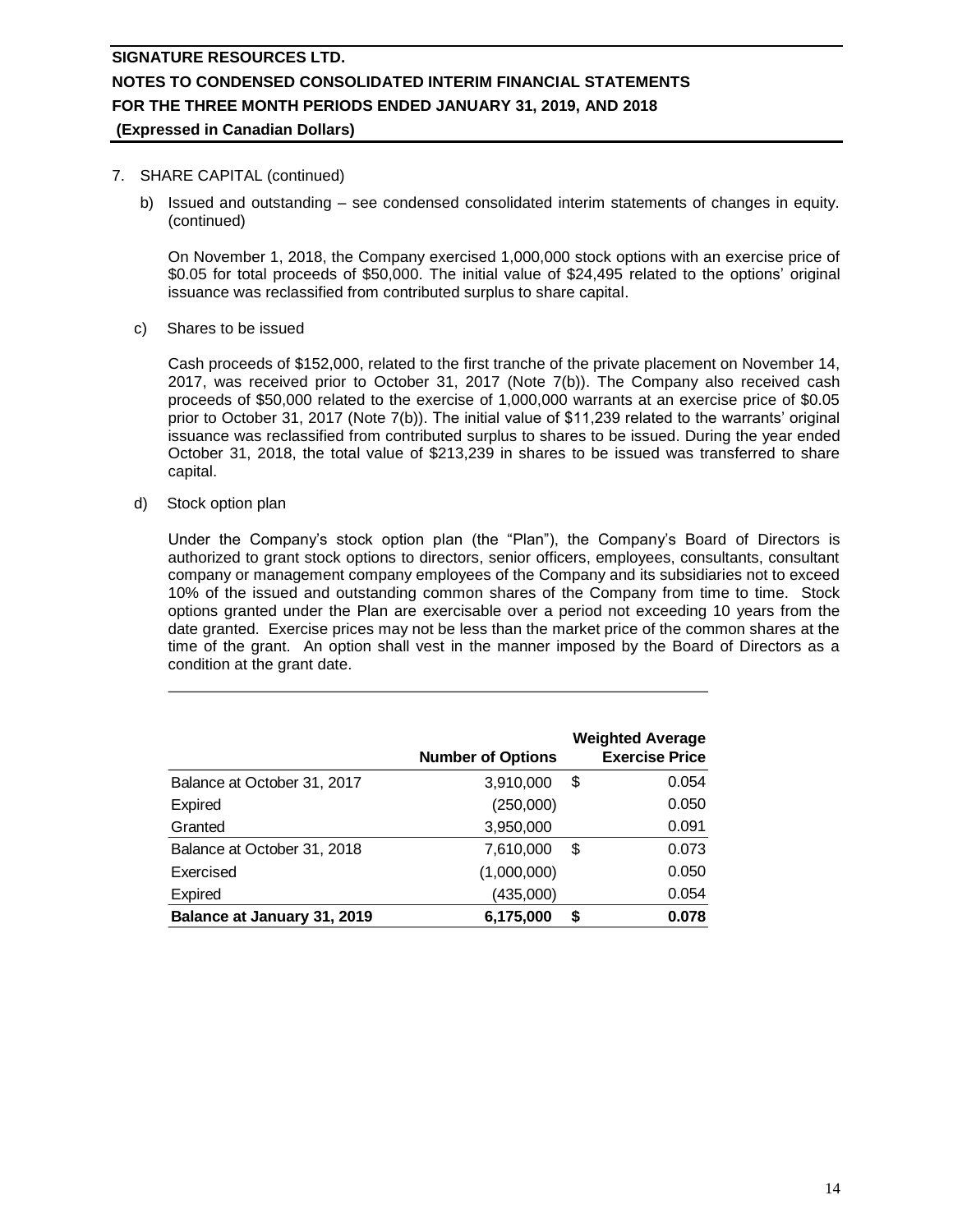## 7. SHARE CAPITAL (continued)

d) Stock option plan (continued)

|                   |                 | Weighted   |                |                    |
|-------------------|-----------------|------------|----------------|--------------------|
|                   |                 | Average    | Number of      | Number of          |
|                   | <b>Exercise</b> | Remaining  | <b>Options</b> | <b>Options</b>     |
| <b>Grant Date</b> | Price (\$)      | Life (yrs) | Outstanding    | <b>Exercisable</b> |
| July 15, 2015     | 0.050           | 1.45       | 250,000        | 250,000            |
| July 19, 2016     | 0.055           | 2.47       | 1,125,000      | 1,125,000          |
| August 9, 2016    | 0.060           | 2.52       | 750,000        | 750,000            |
| August 9, 2016    | 0.060           | 0.52       | 100.000        | 100.000            |
| March 1, 2018     | 0.080           | 4.08       | 1,750,000      | 875,000            |
| March 20, 2018    | 0.080           | 4.13       | 1,150,000      | 575,000            |
| October 17, 2018  | 0.120           | 4.71       | 50,000         | 10.000             |
| October 29, 2018  | 0.120           | 3.75       | 500,000        | 500,000            |
| October 29, 2018  | 0.120           | 4.75       | 500,000        | 125,000            |
|                   | 0.078           | 3.48       | 6,175,000      | 4,310,000          |

On March 1, 2018, the Company issued 1,750,000 options to consultants. The options have an exercise price of \$0.08 and expire on March 1, 2023. The options vest 25% at issuance and an additional 25% every six-month anniversary from issuance.

On March 20, 2018, the Company issued 1,150,000 options to directors and officers. The options have an exercise price of \$0.08 and expire on March 20, 2023. The options vest 25% at issuance and an additional 25% every six-month anniversary from issuance.

On October 17, 2018, the Company issued 50,000 options to a consultant. The options have an exercise price of \$0.12 and expire on October 17, 2023. The options vest 20% at issuance and an additional 20% every six-month anniversary from issuance.

On October 29, 2018, the Company issued 500,000 options to a consultant. The options have an exercise price of \$0.12 and expire on October 29, 2022. The options vest immediately upon issuance.

On October 29, 2018, the Company issued 500,000 options to a consultant. The options have an exercise price of \$0.12 and expire on October 29, 2023. The options vest 25% at issuance and an additional 25% every six-month anniversary from issuance.

The Company did not issue any stock options during the three months ended January 31, 2019 and 2018.

The compensation expense and charge to contributed surplus relating to the vesting of stock options for the three months ended January 31, 2019 was \$28,263 (2018 - \$2,886).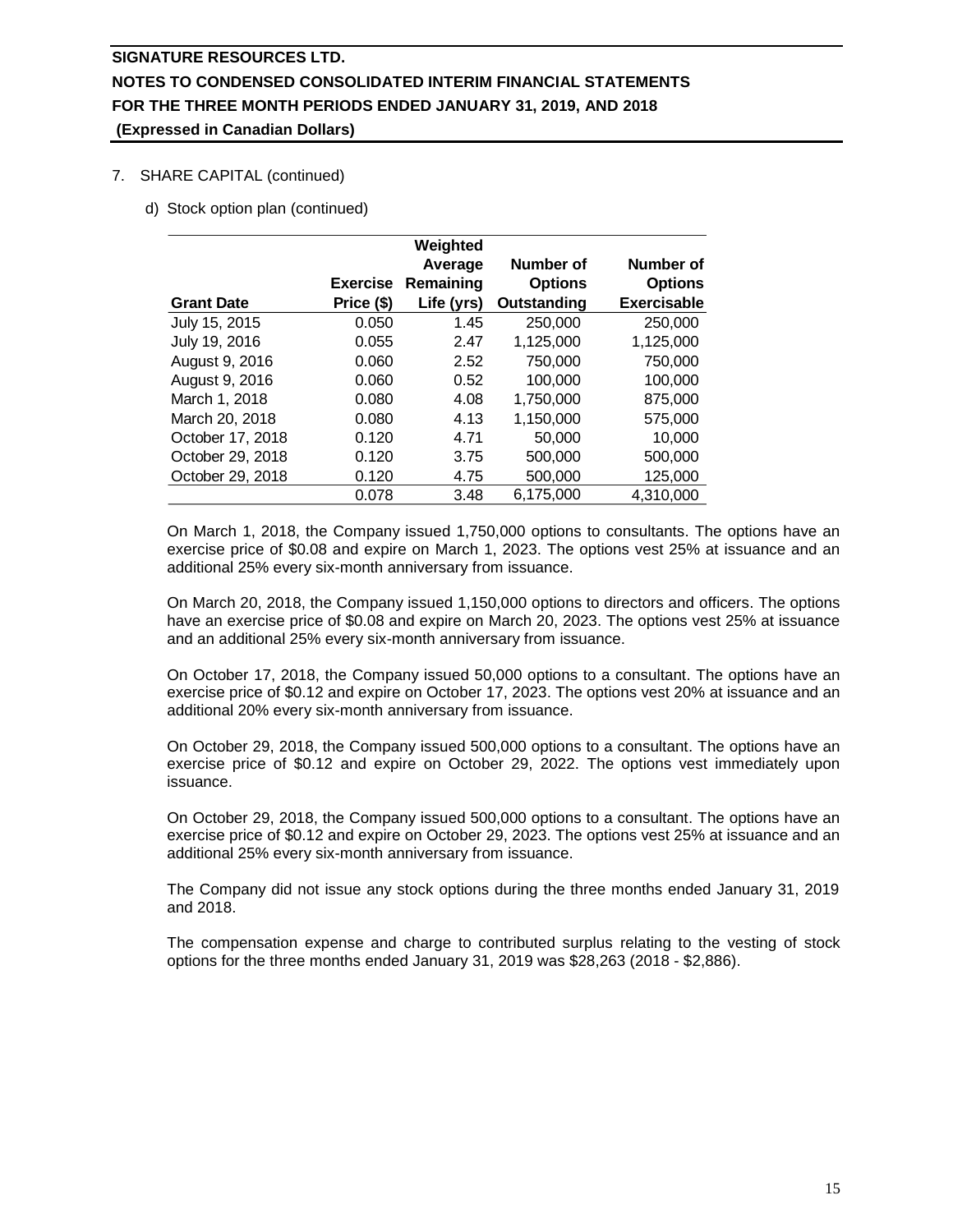# 7. SHARE CAPITAL (continued)

(e) Warrants

|                             | <b>Number of Warrants</b> |    | <b>Weighted Average</b><br><b>Exercise Price</b> |
|-----------------------------|---------------------------|----|--------------------------------------------------|
| Balance at October 31, 2017 | 25,909,533                | \$ | 0.130                                            |
| Granted                     | 15,995,464                |    | 0.209                                            |
| Exercised                   | (4,348,870)               |    | 0.050                                            |
| Expired                     | (21, 391, 050)            |    | 0.150                                            |
| Balance at October 31, 2018 | 16,165,077                | S  | 0.208                                            |
| Expired                     | (169, 613)                |    | 0.130                                            |
| Balance at January 31, 2019 | 15,995,464                | S  | 0.209                                            |

| <b>Grant Date</b> | <b>Exercise</b><br>Price (\$) | <b>Weighted Average</b><br><b>Remaining Life (yrs)</b> | <b>Number of Warrants</b><br>Outstanding |
|-------------------|-------------------------------|--------------------------------------------------------|------------------------------------------|
| November 14, 2017 | 0.150                         | 0.79                                                   | 2,725,000                                |
| November 14, 2017 | 0.100                         | 0.79                                                   | 132,000                                  |
| December 22, 2017 | 0.150                         | 0.89                                                   | 3,100,000                                |
| December 22, 2017 | 0.100                         | 0.89                                                   | 256,000                                  |
| June 25, 2018     | 0.250                         | 1.40                                                   | 5,000,000                                |
| July 24, 2018     | 0.250                         | 1.48                                                   | 871,666                                  |
| July 24, 2018     | 0.135                         | 1.48                                                   | 181,481                                  |
| October 29, 2018  | 0.250                         | 1.75                                                   | 3,729,317                                |
|                   | 0.209                         | 1.27                                                   | 15,995,464                               |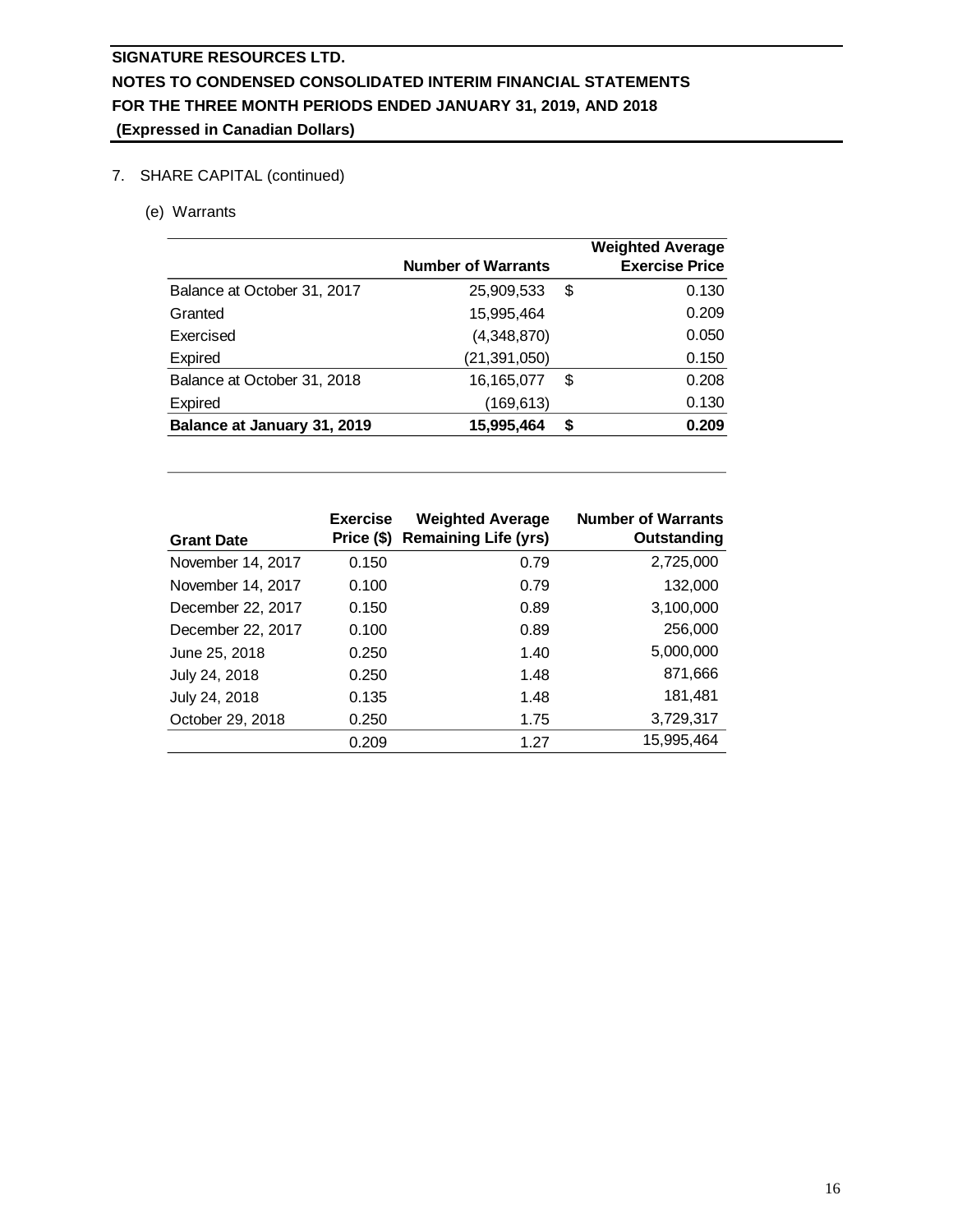### 7. SHARE CAPITAL (continued)

(e) Warrants (continued)

On November 14, 2017, the Company issued 2,725,000 warrants with an exercise price of \$0.15 per common share, exercisable until November 14, 2019. The fair value for the warrants of \$69,148 was determined using the Black-Scholes pricing model with the following assumptions: exercise price of \$0.15, expected volatility of 140%, an expected life of 2 years, an expected dividend yield of 0%, and a risk-free interest rate of 1.44%.

On November 14, 2017, the Company issued 132,000 finder's warrants of the Company with an exercise price of \$0.10 per common share, exercisable until November 14. 2017. The fair value for the warrants of \$6,824 was determined using the Black-Scholes pricing model with the following assumptions: exercise price of \$0.10, expected volatility of 140%, an expected life of 2 years, an expected dividend yield of 0%, and a risk-free interest rate of 1.44%.

On December 22, 2017, the Company issued 3,100,000 warrants with an exercise price of \$0.15 per common share, exercisable until December 22, 2019. The fair value for the warrants of \$84,076 was determined using the Black-Scholes pricing model with the following assumptions: exercise price of \$0.15, expected volatility of 138%, an expected life of 2 years, an expected dividend yield of 0%, and a risk-free interest rate of 1.64%.

On December 22, 2017, the Company issued 256,000 finder's warrants of the Company with an exercise price of \$0.10 per common share, exercisable until December 22. 2017. The fair value for the warrants of \$11,034 was determined using the Black-Scholes pricing model with the following assumptions: exercise price of \$0.10, expected volatility of 138%, an expected life of 2 years, an expected dividend yield of 0%, and a risk-free interest rate of 1.64%.

On June 25, 2018, the Company issued 5,000,000 warrants of the Company with an exercise price of \$0.25 per common share, exercisable until June 25, 2020. The fair value for the warrants of \$162,576 was determined using the Black-Scholes pricing model with the following assumptions: exercise price of \$0.25, expected volatility of 103%, an expected life of 2 years, an expected dividend yield of 0%, and a risk-free interest rate of 1.77%.

On July 24, 2018, the Company issued 871,666 warrants of the Company with an exercise price of \$0.25 per common share, exercisable until July 24, 2020. The fair value for the warrants of \$25,013 was determined using the Black-Scholes pricing model with the following assumptions: exercise price of \$0.25, expected volatility of 98%, an expected life of 2 years, an expected dividend yield of 0%, and a risk-free interest rate of 1.97%.

On July 24, 2018, the Company issued 181,481 finder's warrants of the Company with an exercise price of \$0.135 per common share, exercisable until July 24, 2020. The fair value for the warrants of \$8,784 was determined using the Black-Scholes pricing model with the following assumptions: exercise price of \$0.135, expected volatility of 98%, an expected life of 2 years, an expected dividend yield of 0%, and a risk-free interest rate of 1.97%.

On October 29, 2018, the Company issued 3,729,317 warrants of the Company with an exercise price of \$0.25 per common share, exercisable until October 29, 2020. The fair value for the warrants of \$86,292 was determined using the Black-Scholes pricing model with the following assumptions: exercise price of \$0.250, expected volatility of 91%, an expected life of 2 years, an expected dividend yield of 0%, and a risk-free interest rate of 2.21%.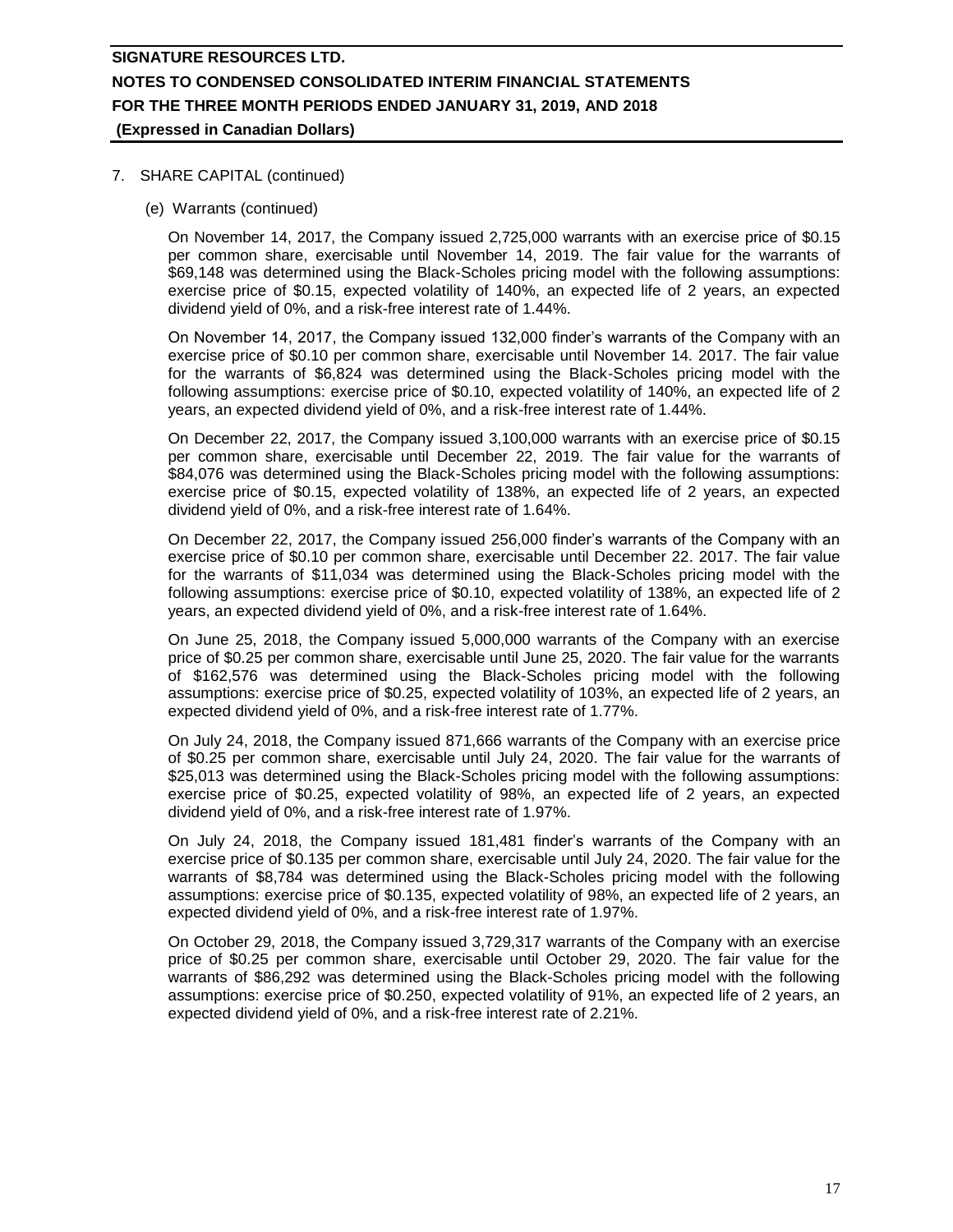## 7. SHARE CAPITAL (continued)

(e) Warrants (continued)

The fair value of the Company's warrants issued was estimated using the Black-Scholes option pricing model using the following assumptions for the periods ended January 31:

|                                                        | 2019 | 2018            |
|--------------------------------------------------------|------|-----------------|
| Expected volatility (based on historical share prices) | N/A  | 138%-140%       |
| Risk-free interest rate                                | N/A  | 1.44%-1.64%     |
| Expected life (years)                                  | N/A  | 2               |
| Expected dividend yield                                | N/A  | Nil             |
| Forfeiture rate                                        | N/A  | Nil             |
| Underlying share price                                 | N/A  | $$0.07 - $0.08$ |

## 8. ACCOUNTS PAYABLE AND ACCRUED LIABILITIES

|                                           |     | As at January 31.<br>2019 |  | As at October 31,<br>2018 |
|-------------------------------------------|-----|---------------------------|--|---------------------------|
| Accounts payable                          | \$. | 159,500 \$                |  | 284,898                   |
| Accrued liabilities - MNDM <sup>(1)</sup> |     | 884.325                   |  | 884.325                   |
| Other accrued liabilities                 |     | 47.000                    |  | 45,290                    |
|                                           | \$  | 1,090,825 \$              |  | 1,214,513                 |

(1) Prior to the acquisition of Cool Minerals and the Lingman Lake Property, the MNDM had requested the removal of certain above ground storage tanks containing approximately 800,000 litres of fuel that was considered a mine hazard. Due to the failure of the prior owners to comply with MNDM's request for it to be cleaned up, MNDM took action and managed the disposition of the fuel at a cost of \$884,325.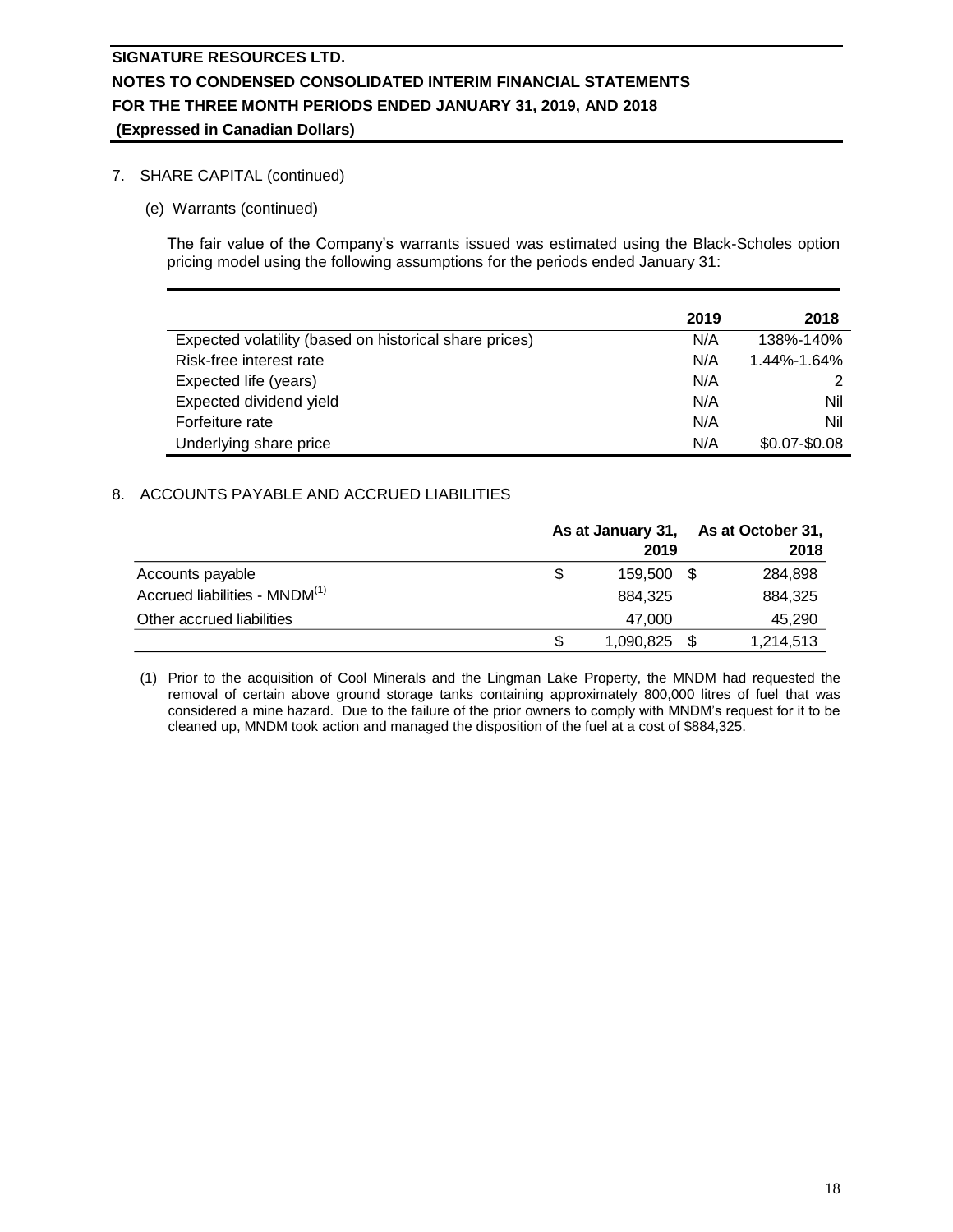### 9. REHABILITATION PROVISION

Rehabilitation represents the legal and contractual obligations associated with the eventual closure of the Company's mining operations either progressively or at the end of the mine life. These obligations consist of costs associated with reclamation and monitoring activities and the removal of tangible assets from the Company's mining sites. Although the Company has had limited exploration, historical work done by other companies has resulted in the MNDM issuing an order to the Company requiring the filing of a closure plan. The Company has not yet prepared a formal closure plan, but has cost estimates for certain tasks which will be required to be completed as part of the request from MNDM and has hence recorded a rehabilitation provision based on these preliminary estimates.

At January 31, 2019, the total amount of the Company's rehabilitation provision was estimated, at initial recognition, to be \$230,000 and is expected to be incurred between 2018 and 2020. The present value of the rehabilitation provision at January 31, 2019 has been estimated at \$267,394 (October 31, 2018 - \$265,277), of which \$14,159 (October 31, 2018 - \$14,081) is current. Additional costs that cannot be estimated may be required. A summary of the Company's rehabilitation provision is presented below:

|                              |  | 2019    |  | As at January 31, As at October 31,<br>2018 |  |
|------------------------------|--|---------|--|---------------------------------------------|--|
| Balance at beginning of year |  | 265.277 |  | 256.977                                     |  |
| Accretion expense            |  | 2.117   |  | 8,300                                       |  |
| Balance at end of year       |  | 267.394 |  | 265,277                                     |  |

### 10. COMMITMENTS AND CONTINGENCIES

As at January 31, 2019, the Company has incurred all eligible expenditures in respect of its December 2017 and July 2018 flow-through financings (Note 13). As at January 31, 2019, the Company has recorded a rehabilitation provision for its environmental liabilities (Note 9).

### 11. MANAGEMENT OF CAPITAL

The Company considers its capital structure to include the components of shareholders' equity. Management's objective is to ensure that there is sufficient capital to minimize liquidity risk and to continue as a going concern. As the Company's properties are in the exploration and evaluation stage, the Company is currently unable to self-finance its operations. Although the Company has been successful in the past in obtaining financing through the sale of equity securities, there can be no assurance that the Company will be able to obtain adequate financing in the future, or that the terms of such financings will be favourable. The Company did not change its approach to capital management during the periods ended January 31, 2019 and 2018.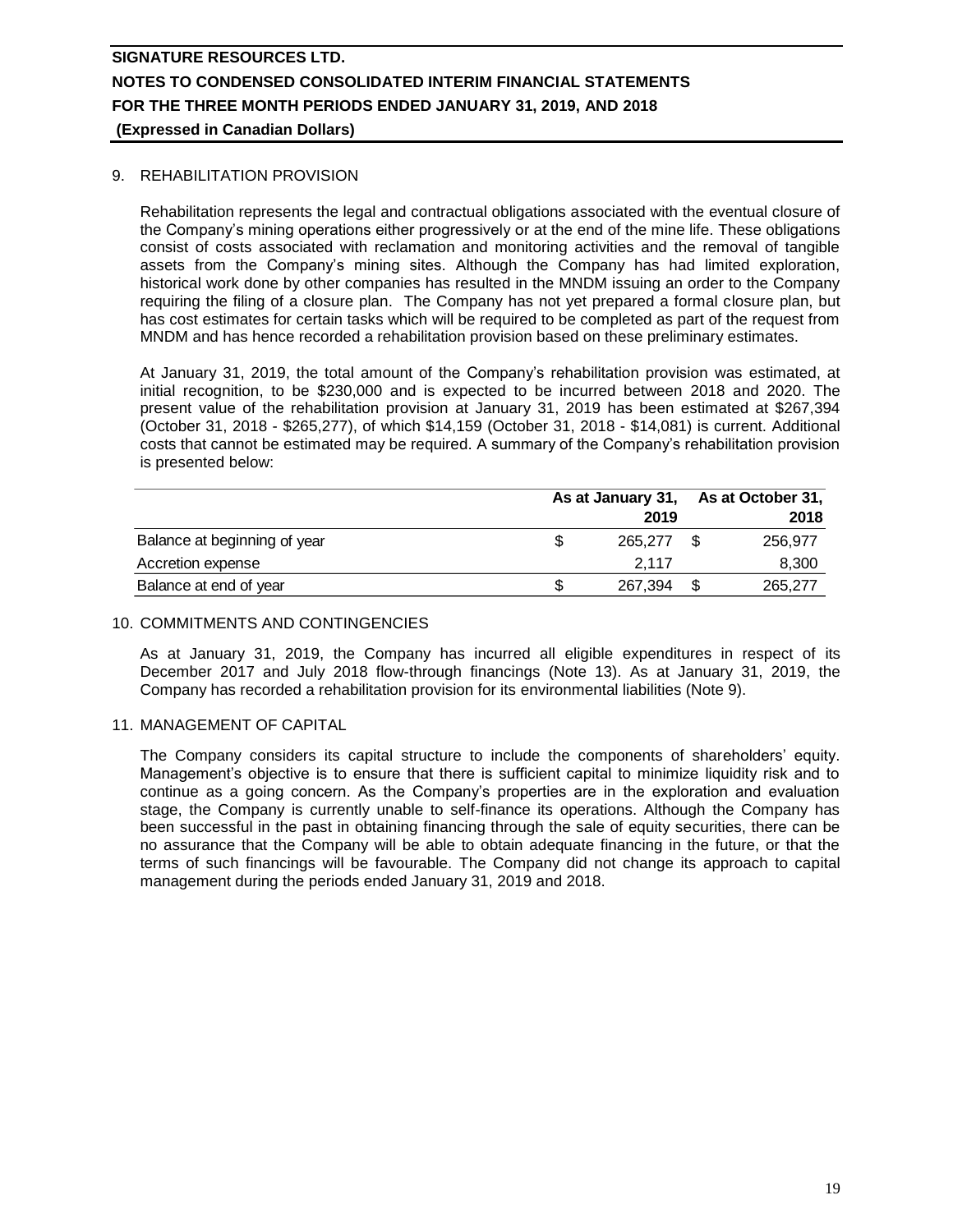## 12. FINANCIAL INSTRUMENTS

Fair Value

The Company's financial instruments consist of cash, amounts receivable, and accounts payable and accrued liabilities. The fair values of financial instruments other than cash and short-term investments approximate their carrying values because of their current nature.

The following table summarizes the carrying values of the Company's financial instruments:

|                                   | As at January 31,<br>2019 | As at October 31,<br>2018 |  |
|-----------------------------------|---------------------------|---------------------------|--|
|                                   |                           |                           |  |
| FVTPL (i)                         | 78.053                    | 461.921                   |  |
| Loans and receivables (ii)        | 47.884                    | 91.925                    |  |
| Other financial liabilities (iii) | 1,090,825                 | 1,214,513                 |  |

(i) Cash

(ii) Amounts receivable

(iii) Accounts payable and accrued liabilities

The Company classifies its fair value measurements in accordance with the three levels fair value hierarchy as follows:

- Level 1 Unadjusted quoted prices in active markets for identical assets or liabilities
- Level 2 Inputs other than quoted prices that are observable for the asset or liability either directly or indirectly, and
- Level 3 Inputs that are not based on observable market date.

The Company's financial instruments measured at fair value on a recurring basis at January 31, 2019 are as follows:

|      | Level  | Level 7                  | Level 3                  | Гоtal  |
|------|--------|--------------------------|--------------------------|--------|
|      | w      |                          | w                        | ጥ<br>Φ |
| Cash | 78,053 |                          | $\overline{\phantom{a}}$ | 78,503 |
|      | 78,053 | $\overline{\phantom{a}}$ | -                        | 78,503 |

The Company's financial instruments measured at fair value on a recurring basis at October 31, 2018 are as follows:

|      | Level 1 | Level 2                  | Level 3 | <b>Total</b> |
|------|---------|--------------------------|---------|--------------|
|      | J       | ۱IJ                      | จ       | \$           |
| Cash | 461,921 | $\overline{\phantom{0}}$ | ۰       | 461,921      |
|      | 461,921 | -                        |         | 461,921      |